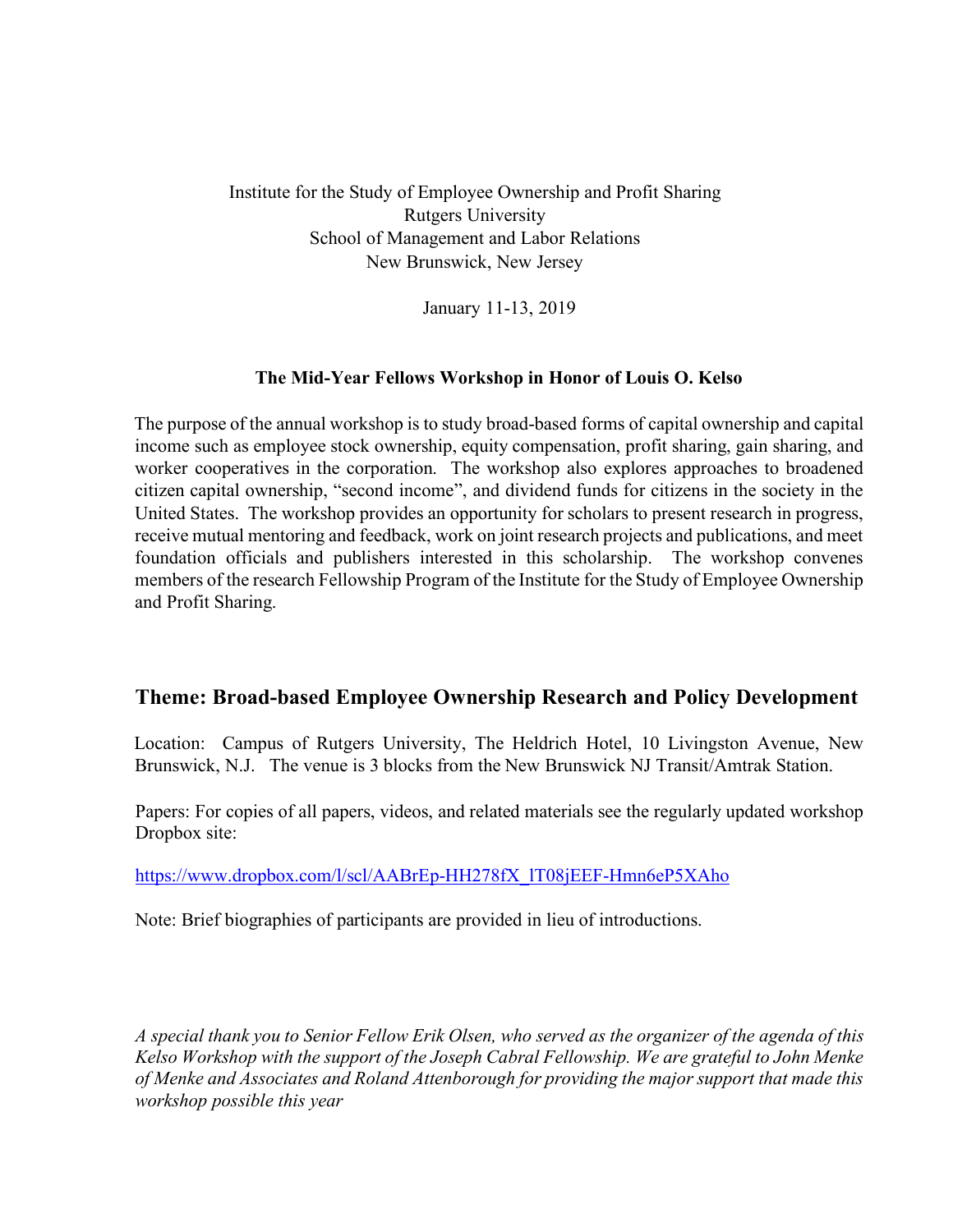# **WORKSHOP OUTLINE**

# **FRIDAY, JANUARY 11, 2019**

| $5 p.m. - 6 p.m.$    | Reception: Christopher's Lounge, 1st floor                      |
|----------------------|-----------------------------------------------------------------|
| 6 p.m. $-7$ p.m.     | Dinner: Christopher's Restaurant, 1st floor, The Heldrich Hotel |
| $7 p.m. - 7:30 p.m.$ | First Session – Welcome, Announcements, and Introductions       |
| 7:30 p.m. $-9$ p.m.  | Second Session – Keynote Address and Body of Work Presentation  |

# **SATURDAY, JANUARY 12, 2019**

| $7$ a.m. $-8$ a.m.     | Breakfast: Christopher's Restaurant, first floor                            |
|------------------------|-----------------------------------------------------------------------------|
| $8$ a.m. $-9:30$ a.m.  | <b>Third Session – Three Parallel Sessions</b>                              |
| $9:30$ a.m. $-10$ a.m. | <b>Break</b>                                                                |
| 10 a.m. $-12$ p.m.     | <b>Fourth Session – ESOP Company Panel</b>                                  |
| 12 p.m. $-1$ p.m.      | Lunch: Christopher's Restaurant, first floor (see list of themed            |
|                        | lunch tables in registration packet)                                        |
| 1 p.m. $-2:30$ p.m.    | <b>Fifth Session - Bill Nobles Panel</b>                                    |
| $2:30$ p.m. $-3$ p.m.  | <b>Break</b>                                                                |
| $3$ p.m. $-5$ p.m.     | Sixth Session – U.K. Labour Party Employee Ownership Initiatives            |
| $5 p.m. - 6 p.m.$      | <b>Seventh Session - Mentoring Meetings (see list of mentoring sessions</b> |
|                        | in registration packet)                                                     |
| 6:30 p.m. $-8$ p.m.    | Dinner: Christopher's Restaurant, 1st floor, The Heldrich Hotel             |

# **SUNDAY, JANUARY 13, 2019**

| 7 a.m. – 8 a.m.          | Breakfast: Christopher's Restaurant, 1st floor, The Heldrich Hotel |
|--------------------------|--------------------------------------------------------------------|
| 8 a.m. – 10 a.m.         | <b>Eighth Session - Four Parallel Sessions</b>                     |
| $10$ a.m. $-10:30$ a.m.  | <b>Break</b>                                                       |
| $10:30$ a.m. $-12$ p.m.  | Ninth Session – Sunday Keynote                                     |
| 12 p.m. $-1$ p.m.        | Lunch: Christopher's Restaurant, first floor (see list of themed   |
|                          | lunch tables in registration packet)                               |
| $1 p.m. - 2:15 p.m.$     | <b>Tenth Session – Attenborough Panel Discussion</b>               |
| $2:15$ p.m. $-2:30$ p.m. | <b>Short Break</b> (note: 15-minute break)                         |
| $2:30$ p.m. $-4$ p.m.    | <b>Eleventh Session - Four Parallel Meetings</b>                   |
| 4 p.m.                   | <b>Workshop Concludes</b>                                          |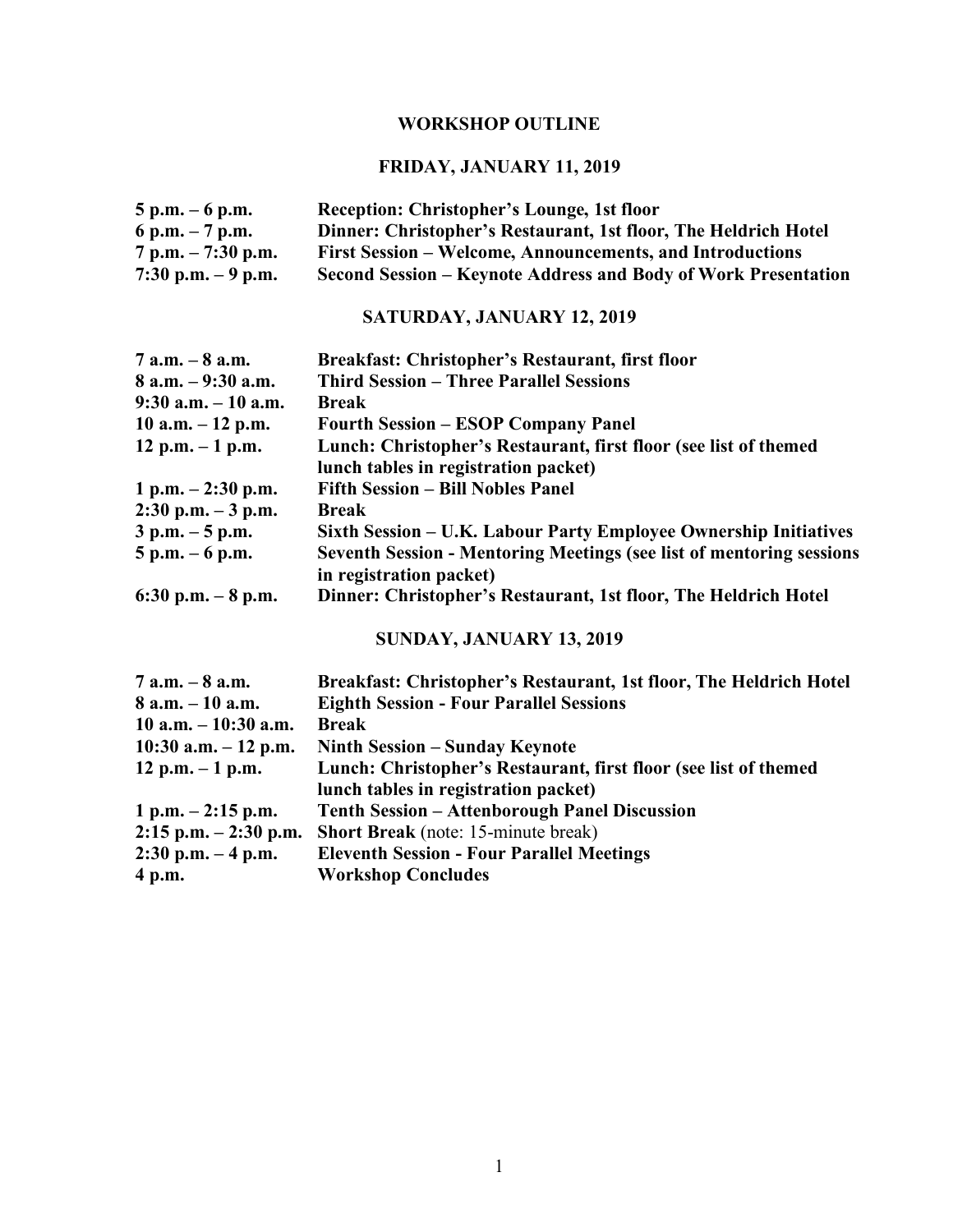# **FRIDAY, JANUARY 11, 2019**

| $5$ p.m. $-6$ p.m.   | Reception: Christopher's Lounge, 1st floor                                                     |
|----------------------|------------------------------------------------------------------------------------------------|
| 6 p.m. $-7$ p.m.     | Dinner: Christopher's Restaurant, 1st floor, The Heldrich Hotel                                |
| $7 p.m. - 7:30 p.m.$ | First Session – Welcome, Announcements, and Introductions<br>Location: Amphitheatre, 2nd floor |

**Joseph Blasi**, Director, Fellowship Program and J. Robert Beyster Distinguished Professor, Rutgers School of Management and Labor Relations and Rutgers Business School; Doctorate in education, Harvard University

**Douglas Kruse**, Associate Director, Fellowship Program and J. Robert Beyster Faculty Fellow; Distinguished Professor and Associate Dean, Rutgers School of Management and Labor Relations; Doctorate in economics, Harvard University

**Bill Castellano**, Executive Director, New Jersey/New York Center for Employee Ownership; Department Chair, Human Resource Management, Rutgers School of Management and Labor Relations; Doctorate in industrial relations and human resources, Rutgers School of Management and Labor Relations

**Adrienne Eaton**, Dean and Professor of Labor Studies and Employment Relations, Rutgers School of Management and Labor Relations; Doctorate in industrial relations, University of Wisconsin at Madison

| 7:30 p.m. $-9$ p.m. | Second Session – Keynote Address and Body of Work Presentation |
|---------------------|----------------------------------------------------------------|
|                     | Location: Amphitheatre, 2nd floor                              |

Co-chairs:

**Janet Boguslaw, W. K. Kellogg Foundation Fellow, Rutgers School of Management and Labor** Relations; Lecturer, Senior Scientist, and Associate Director, Institute on Assets and Social Policy, Brandeis University, Heller School for Social Policy and Management; Doctorate in sociology, Boston College

**Kyongji Han**, Louis O. Kelso Fellow, Rutgers School of Management and Labor Relations; Assistant Professor, Hankamer School of Business, Baylor University; Doctorate in industrial relations and human resources, Rutgers School of Management and Labor Relations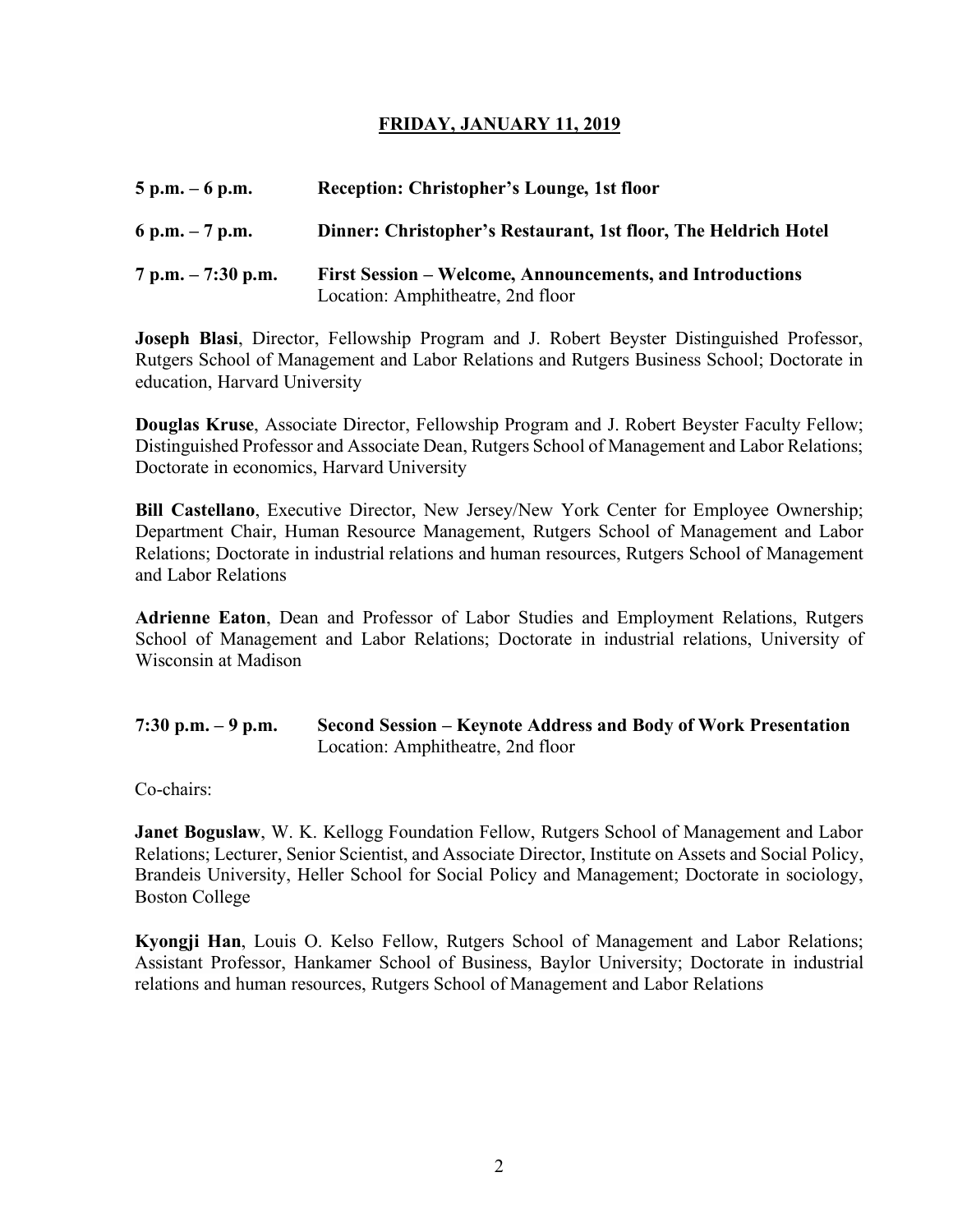*"Evidence in the Case of the State of New Jersey Against Freeman"*

**Keynote Speaker: Richard Freeman** J. Robert Beyster Faculty Fellow and Mentor, Rutgers School of Management and Labor Relations; Herbert Ascherman Professor of Economics, Harvard University; Doctorate in economics, Harvard University (60 min)

Discussants:

**Douglas Kruse**, Rutgers University (7 minutes)

**Takao Kato**, Faculty Mentor and Fellow, Rutgers School of Management and Labor Relations; W.S. Shupf Professor of Far Eastern Studies and Professor of Economics, Colgate University; Doctorate in economics, Queens University (7 min)

# **SATURDAY, JANUARY 12, 2019**

**7 a.m. – 8 a.m. Breakfast: Christopher's Restaurant, first floor**

**8 a.m. – 9:30 a.m. Third Session – Three Parallel Sessions**

# *Meeting 1 - Case Studies of Broad-based Employee Ownership* Location: Amphitheatre, 2nd floor

Chair: **Christopher Mackin**, Ray Carey Fellow and Adjunct Lecturer, Rutgers School of Management and Labor Relations; Faculty Member, Harvard Trade Union Program, Harvard Law School Labor and Worklife Program; Partner, American Working Capital, LLC; Special Advisor, New Jersey/New York Employee Ownership Center; Founder and CEO, Ownership Associates; Former Sidney Harman Fellow, Harvard University JFK School of Government; Doctorate in human development from the Harvard University School of Education

### *Chobani Case Study, and Early-stage Research on Computershare*

**James Hayton**, J. Robert Beyster Fellow, Rutgers School of Management and Labor Relations; Professor, Human Resource Management and Entrepreneurship, Associate Dean of the Doctoral Program, and Enterprise Research Center, University of Warwick, Warwick Business School; Doctorate in human resource management from the W.T. Beebe Institute of Personnel and Employment Relations at the Robinson College of Business at Georgia State University (25 min)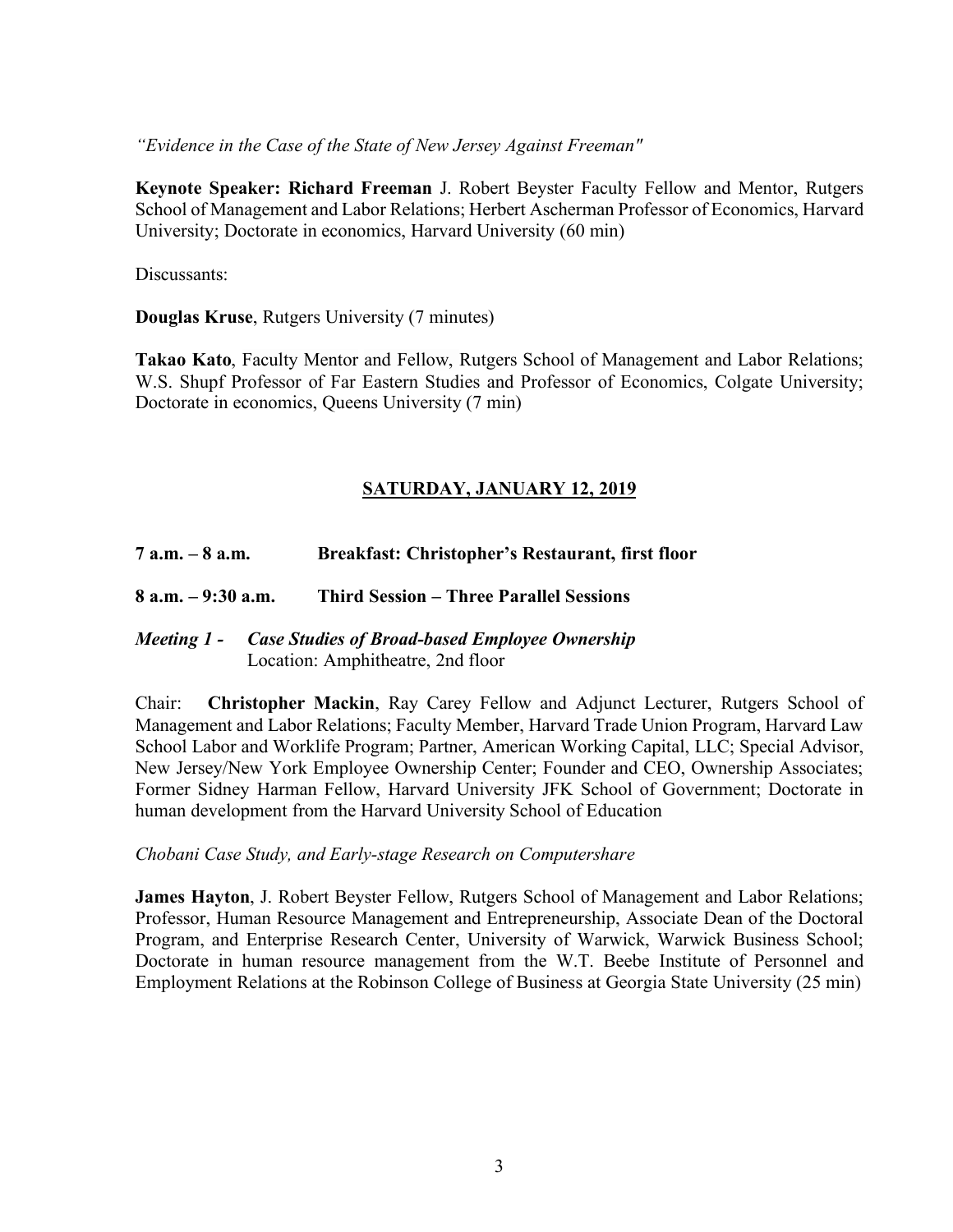## *Haier Case Study*

**Frank Shipper**, Kevin Ruble Fellow and Louis O. Kelso Fellow, Rutgers School of Management and Labor Relations; Professor and Maryland Regents Research Award Winner, Management Salisbury University, Franklin P. Perdue School of Business; Doctorate in management, David Eccles School of Business, University of Utah (20 min)

# *Midwest Grocery Chain: Challenges and Lessons*

**Dick May**, American Working Capital (20 min)

Discussants:

**Jennifer Briggs**, Executive Fellow, Rutgers School of Management and Labor Relations; University of California at San Diego Beyster Institute; former Vice President of Organizational Development, New Belgium Brewery (5 min)

**Peter Thompson**, Robert W. Edwards Fellowship for Advanced Study of Employee Stock Ownership and Louis O. Kelso Fellow, Rutgers School of Management and Labor Relations; Clinical Associate Professor, College of Business Administration, University of Illinois at Chicago; Doctorate in business administration, University of Illinois at Chicago (5 min)

*Brief research update:*

Peter Thompson, University of Illinois Chicago. (2 minutes)

*Meeting 2 – Worker Cooperative Practice* Location: Vanderbilt Room, 2nd floor

Chair: **Bill Castellano**, Rutgers University

### *The Staffing Cooperative*

**Camille Kerr**, Executive Fellow, Rutgers School of Management and Labor Relations; independent cooperative/worker ownership consultant; *JD* and Arthur Russell Morgan Fellow, University of Cincinnati College of Law (20 min)

### *Employee Ownership in Local Economic Development Priorities*

**Joe Marraffino**, Co-Director of the Cooperative Conversions program, Democracy at Work Institute, former cooperative developer for the Arizmendi Association of Cooperatives; Master of Arts in Culture, Ecology, and Sustainable Community, New College of California (20 min)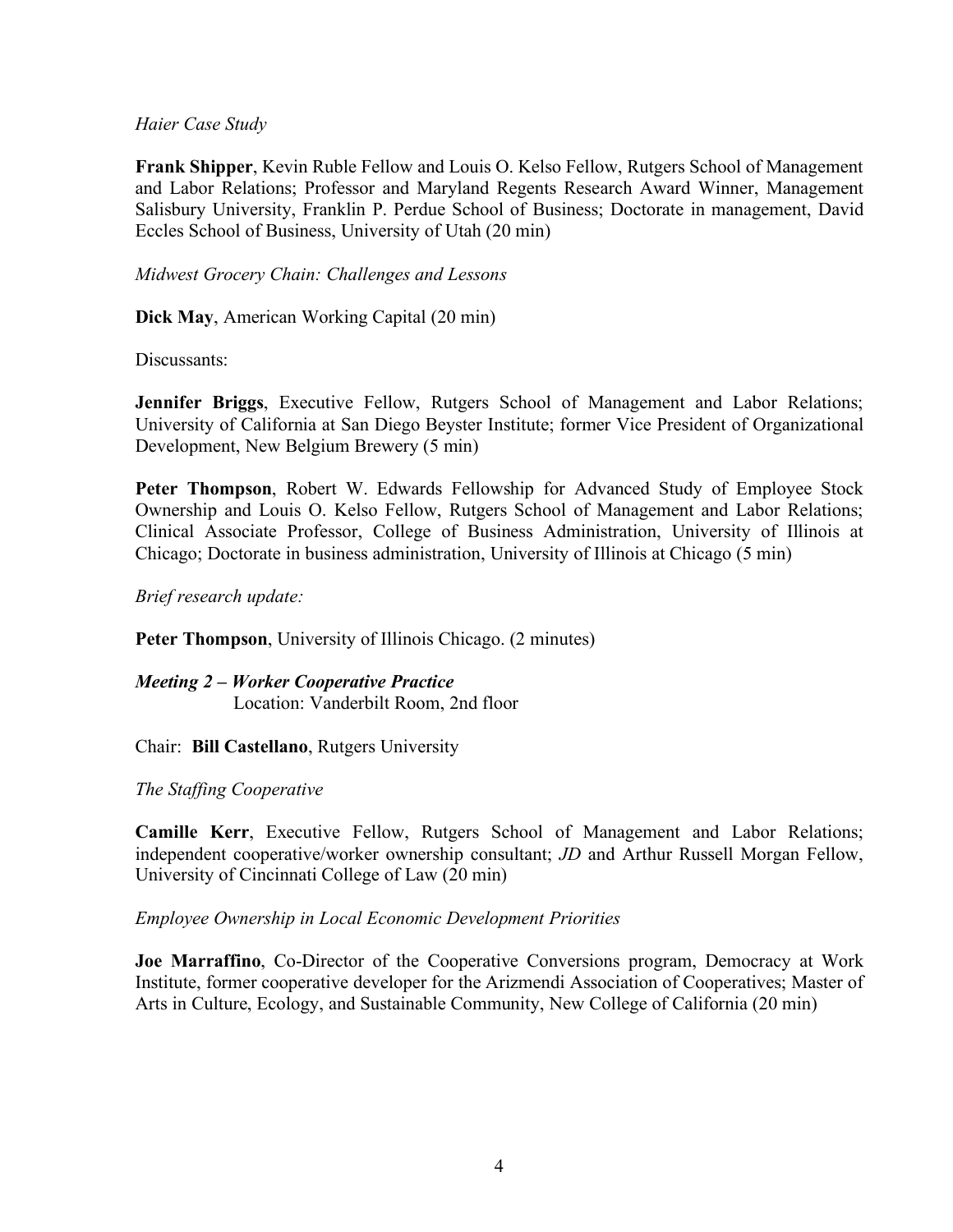# *Philadelphia's Legacy Business Preservation Initiative*

**Frank Iannuzzi**, Legislative Director of Philadelphia City Councilmember At-Large Derek S. Green, *JD* Temple University Beasley School of Law (20 min)

# Discussants:

**Minsun Ji**, J. Robert Beyster Fellow, Rutgers School of Management and Labor Relations, Director, New Directions in Civic Leadership, Labor, and Community Organizing Program, University of Colorado at Denver, Doctorate in international studies, University of Denver Korbel School of International Studies, (5 min)

**Carla Ilten**, George S. Pillsbury Fellow, Rutgers School of Management and Labor Relations, Ph.D. Candidate, Sociology, University of Illinois at Chicago (5 min)

**Trebor Scholz**, Faculty Fellow and Mentor, Rutgers School of Management and Labor Relations; Associate Professor of Culture and Media, School for Liberal Arts, Eugene Lang College, The New School; Doctorate in media theory, University of Plymouth (5 min)

# *Brief Research Update:*

**Daphne Berry**, W. K. Kellogg Foundation Fellow, J. Robert Beyster Fellow, Rutgers Research Fellow, Kevin Ruble Fellow, Rutgers School of Management and Labor Relations; Associate Professor, Barney School of Business, Department of Management, University of Hartford; Doctorate in management from the University of Massachusetts at Amherst (2 minutes)

### *Meeting 3 – Conceptual Background*

Location: Kelly Room, 2nd floor

Chair: **Erik Olsen**, Senior Fellow, Robert W. Edwards Fellowship for Advanced Study of Employee Stock Ownership, Joseph Cabral Distinguished Scholar and Fellow, and Louis O. Kelso Fellow, Rutgers School of Management and Labor Relations; Associate Professor, Economics, University of Missouri at Kansas City; Doctorate in economics, University of Massachusetts at Amherst

### *Martin Luther King Jr. and Louis O. Kelso, Potential for a Fair Economy*

**Virgil Wood**, church leader, educator, and civil rights activist; Ridenour Faculty Fellow, School of Public and International Affairs, Virginia Tech; former member of National Executive Board of the Southern Christian Leadership Conference; former Dean and Director, the African American Institute and Associate Professor, Northeastern University at Boston; former Professor at Virginia Seminary and College Lynchburg; visiting Lecturer, Research and Teaching Fellow at Harvard University; Doctorate in education, Harvard University (30 minutes)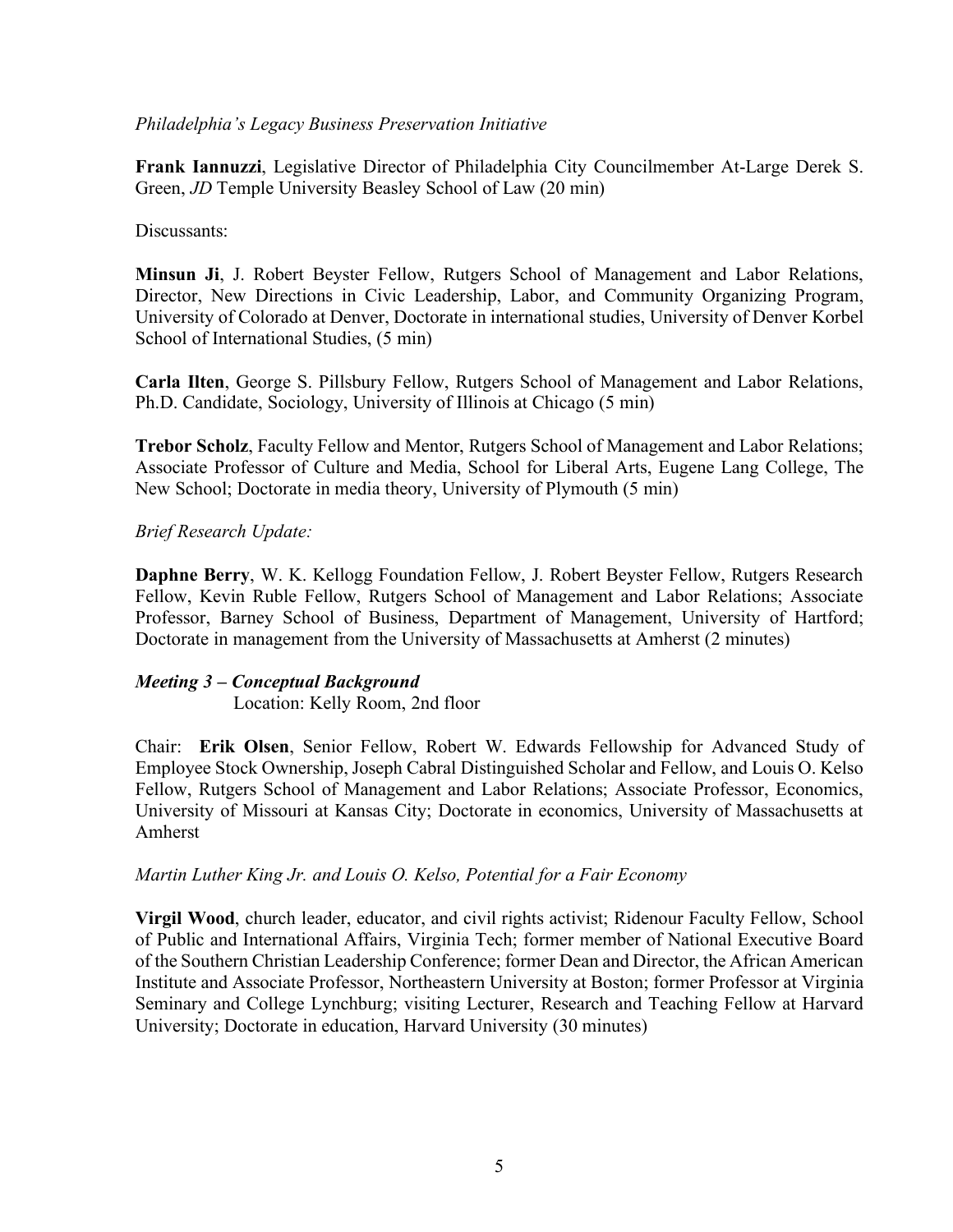*How to Place the Benefits of Employee Ownership Squarely Within the Great Mainstream Political and Economic Debate: Introduction to Louis Kelso's Economic Theory That Gave Rise to ESOPS*

**Robert Ashford**, Faculty Mentor and Fellow, Fellowship Program, Rutgers School of Management and Labor Relations; Professor of law, Syracuse University School of Law; J.D. from the Harvard Law School (30 minutes)

*Brief research updates:*

**David Calnitsky**, Louis O. Kelso Fellow, Rutgers School of Management and Labor Relations; Assistant Professor, Department of Sociology, The University of Western Ontario; Doctorate in sociology from the University of Wisconsin-Madison (2 minutes)

**Maurie Cohen**, Louis O. Kelso Fellow, Rutgers School of Management and Labor Relations; Professor, Department of Humanities and Director of the Program in Science, Technology, and Society, New Jersey Institute of Technology; Doctorate in sociology, University of Pennsylvania (2 minutes)

**9:30 a.m. – 10 a.m. Break**

| 10 a.m. $-12$ p.m. | <b>Fourth Session – ESOP Company Panel</b> |
|--------------------|--------------------------------------------|
|                    | Location: Amphitheatre, 2nd floor          |

Co-chairs:

**Joyce Klein**, Director, FIELD economic opportunities program, The Aspen Institute; Master's Degree in Public Policy, University of California at Berkeley

**Ginny Vanderslice**, Faculty Fellow and Mentor, Rutgers School of Management and Labor Relations; Principal and Senior Consultant, Praxis Consulting Group, Inc; Academic Director and Adjunct Faculty in Dynamics of Organization, University of Pennsylvania; Doctorate in social psychology and organizational behavior, University at Buffalo

Mathematica Policy Research: **Paul Decker**, President and CEO, 20 minutes See: https://www.mathematica-mpr.com/

EA Engineering, Science, and Technology, Inc: **Ian MacFarlane**, President & CEO, 20 minutes See: https://eaest.com/

BL Companies: **Carolyn Stanworth**, President & CEO, 20 minutes See: https://www.blcompanies.com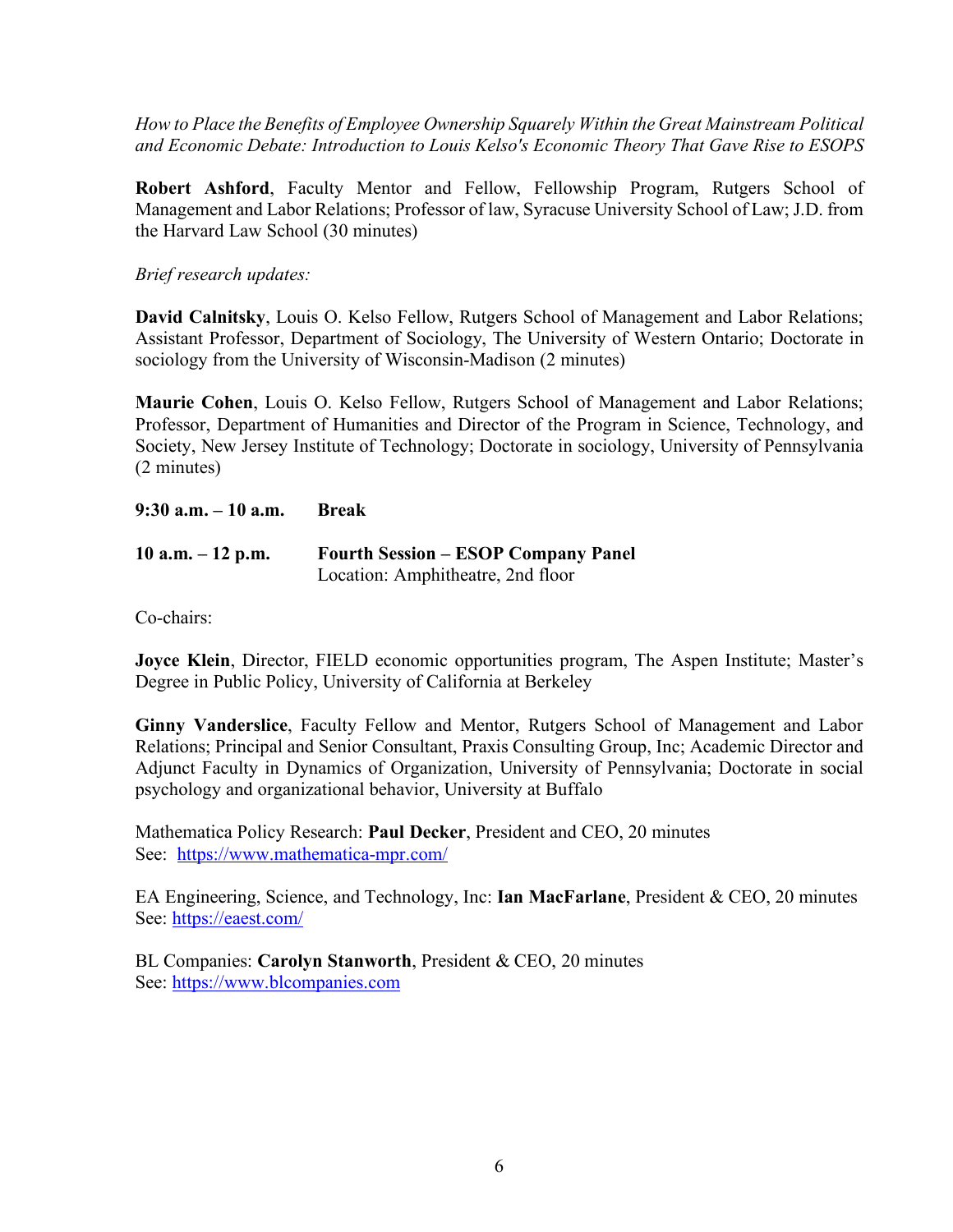Discussants:

**Lisa Schur**, W.K. Kellogg Fellow, Rutgers School of Management and Labor Relations; Professor and Chair, Labor Studies and Employment Relations, Rutgers School of Management and Labor Relations; J. D., Northeastern University School of Law; Doctorate in political science from the University of California at Berkeley, (7 minutes)

**James Hayton**, Warwick Business School (7 minutes)

**Maureen Conway**, Executive Fellow, Rutgers School of Management and Labor Relations; Vice President for Policy Programs, Executive Director of Economic Opportunities Program, The Aspen Institute (7 minutes)

*Brief Research Updates:*

**Rob Stone**, Founder and CEO, Datavest (2 minutes)

**Andy Kim**, Louis O. Kelso Fellow, Corey Rosen Fellow, Rutgers School of Management and Labor Relations; Associate Professor of Finance, Sungkyunkwan University; Doctorate in industrial relations and human resources, Rutgers School of Management and Labor Relations (2 minutes)

| 12 p.m. $-1$ p.m.   | Lunch: Christopher's Restaurant, first floor (see list of themed<br>lunch tables in registration packet) |
|---------------------|----------------------------------------------------------------------------------------------------------|
| 1 p.m. $-2:30$ p.m. | <b>Fifth Session – Bill Nobles Panel</b><br>Location: Amphitheatre, 2nd floor                            |

Chair: **Trevor Young-Hyman**, Bill and Connie Nobles Fellow, Fidelity Investments Fellowship in Equity Compensation and Louis O. Kelso Fellow, Rutgers School of Management and Labor Relations; Assistant Professor, Organizations and Entrepreneurship, University of Pittsburgh, Joseph M. Katz Graduate School of Business and College of Business Administration; Doctorate in sociology, University of Wisconsin at Madison

*Perspectives on Alternatives to Hierarchy*

**Ethan S. Bernstein**, Edward W. Conard Associate Professor of Business Administration, Harvard Business School; Doctorate in business administration, Harvard University (15 minutes remarks, 10 min questions)

# *Matrix Organizations and the Power of Shared Leadership*

**Ruth Kennedy**, independent scholar; Doctorate in organizational development, Fielding Graduate University (10 min remarks, 10 min questions)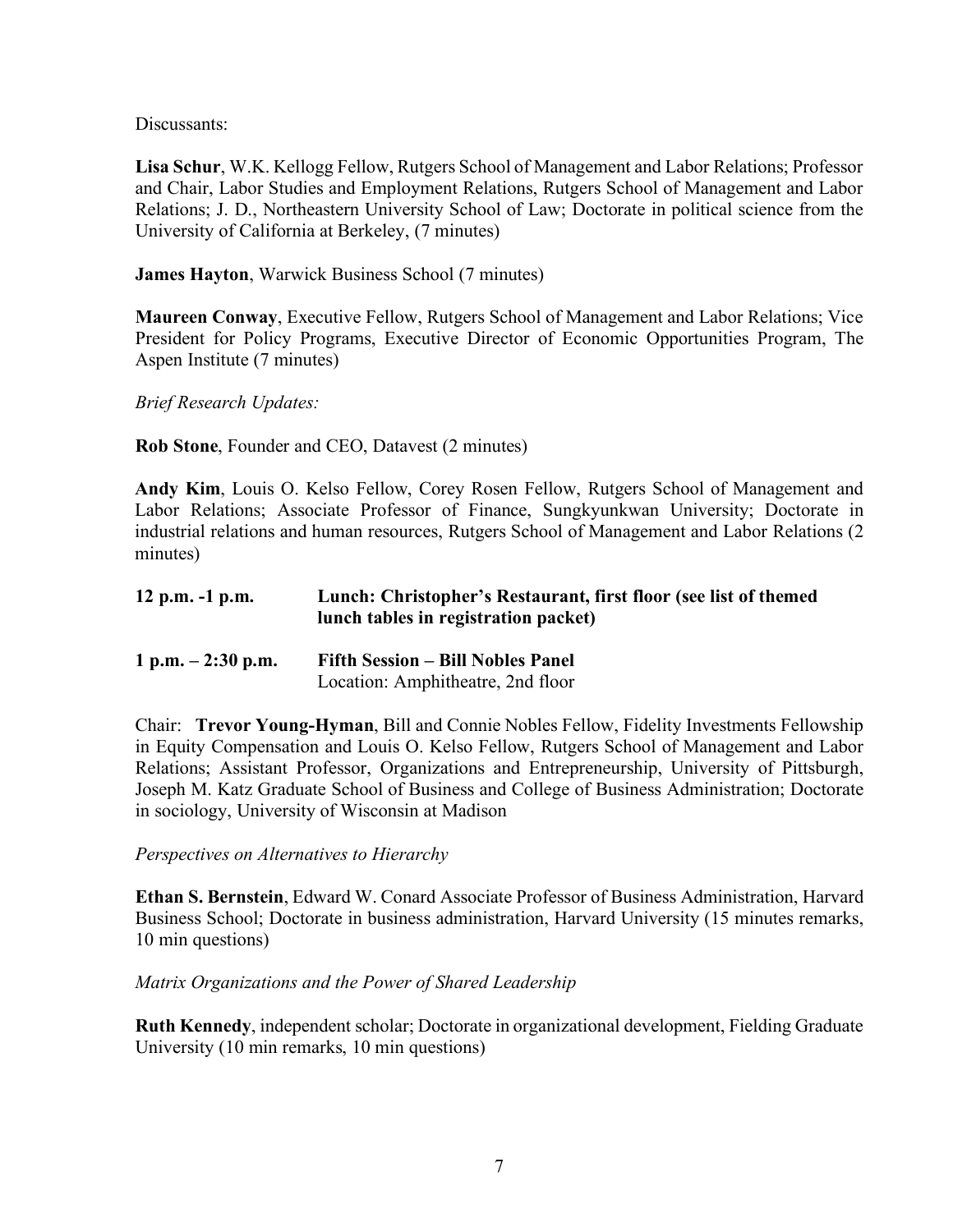### *Freedom Based Management*

**Bob Davids**, Founder of several freedom-based management companies, and author of *Leadership Without Ego* (10 min remarks, 10 min questions)

## *Concluding Comments*

**Bill Nobles**, Executive Fellow, Rutgers School of Management and Labor Relations (5 min)

| $2:30$ p.m. $-3$ p.m. | <b>Break</b>                                                                                          |
|-----------------------|-------------------------------------------------------------------------------------------------------|
| $3$ p.m. $-5$ p.m.    | Sixth Session – U.K. Labour Party Employee Ownership Initiatives<br>Location: Amphitheatre, 2nd floor |

Chair: **Adrienne Eaton**, Rutgers University

*Democratizing Ownership: The Case and the UK Context for Inclusive Ownership Funds*

**Mathew Lawrence**, Director of Common Wealth, Master of Science, London School of Economics, Master of Arts, Columbia University (20 minutes)

*Democratizing Capital Ownership and Control Through Funds*

**Peter Gowan**, Policy Associate at the Democracy Collaborative, Master of Arts Dublin City University (20 minutes)

**James Meadway**, Economic Policy Advisor; Doctorate in economics, School of Oriental and Asian Studies, University of London (20 minutes)

Discussants:

**Richard Freeman**, Harvard University (7 minutes)

**Karla Walter**, J. Robert Beyster Fellowship and Louis O. Kelso Fellowship, Rutgers School of Management and Labor Relations; Director, Employment Policy, Center for American Progress, Washington, D.C.; MA in Urban Planning and Policy, University of Illinois at Chicago College of Urban Planning and Public Affairs, (7 minutes)

**Joseph Blasi**, Rutgers University (7 minutes)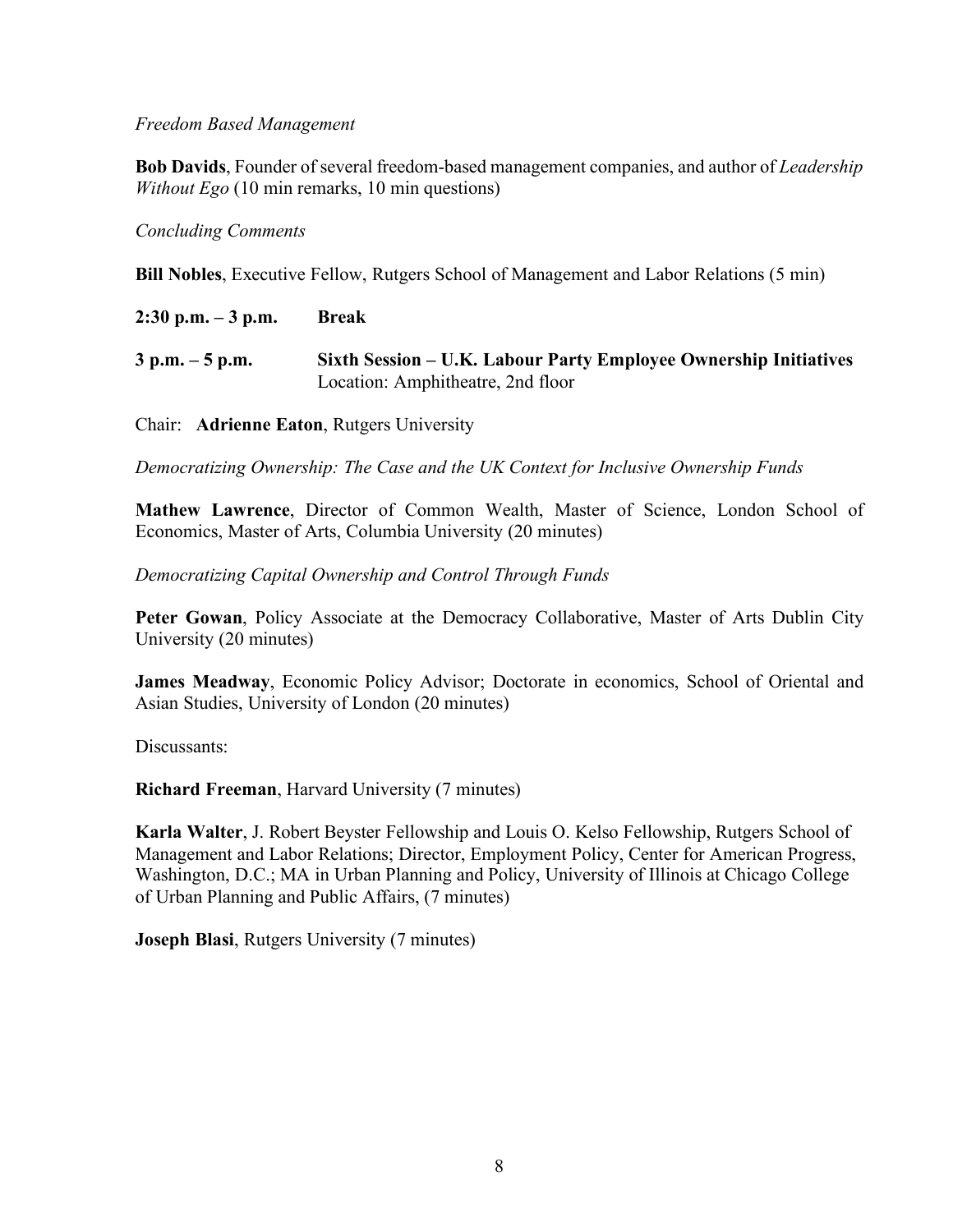*Brief research update:*

*Employee-Owned S Corporations of America Research Study*

**Nancy Wiefek**, Robert W. Edwards Fellowship for Advanced Study of Employee Stock Ownership, Corey Rosen Fellow, Rutgers School of Management and Labor Relations; Research Project Director, National Center for Employee Ownership; Doctorate in political science, Pennsylvania State University (2 minutes)

| $5 p.m. - 6 p.m.$ | <b>Seventh Session - Mentoring Meetings (see list of mentoring sessions</b> |
|-------------------|-----------------------------------------------------------------------------|
|                   | in registration packet)                                                     |

**6:30 p.m. – 8 p.m. Dinner: Christopher's Restaurant, 1st floor, The Heldrich Hotel**

# **SUNDAY, JANUARY 13, 2019**

**7 a.m. – 8 a.m. Breakfast: Christopher's Restaurant, 1st floor, The Heldrich Hotel**

**8 a.m. -10 a.m. Eighth Session - Four Parallel Sessions**

*Meeting 1 – Empirical Studies of Employee Ownership* Location: Amphitheatre, 2nd floor

Chair: **Bill Castellano**, Rutgers University

*Sorting Effects of Broad-Based Equity Compensation*

**Marshall Vance**, Joseph Cabral Distinguished Scholar and Fellow, Fidelity Investments Fellow, Blue Wolf Capital Fellow, Rutgers School of Management and Labor Relations; Visiting Assistant Professor, University of Michigan School of Business. Doctorate in accounting from University of Pennsylvania Wharton School (20 minutes)

*Earnings Management and ESOPs*

**Michael Thomas Paz**, Robert Edwards Fellow, Rutgers School of Management and Labor Relations; Assistant Professor, Accounting, SC Johnson College of Business, Cornell University; Doctorate in accounting from Drexel University (20 minutes)

*The Impact of FAS 123R on Employee Retention*

**Muhammad Azim**, Louis O. Kelso Fellow, Rutgers School of Management and Labor Relations; Ph.D. candidate in Accounting, University of Toronto Rotman School of Management (20 minutes)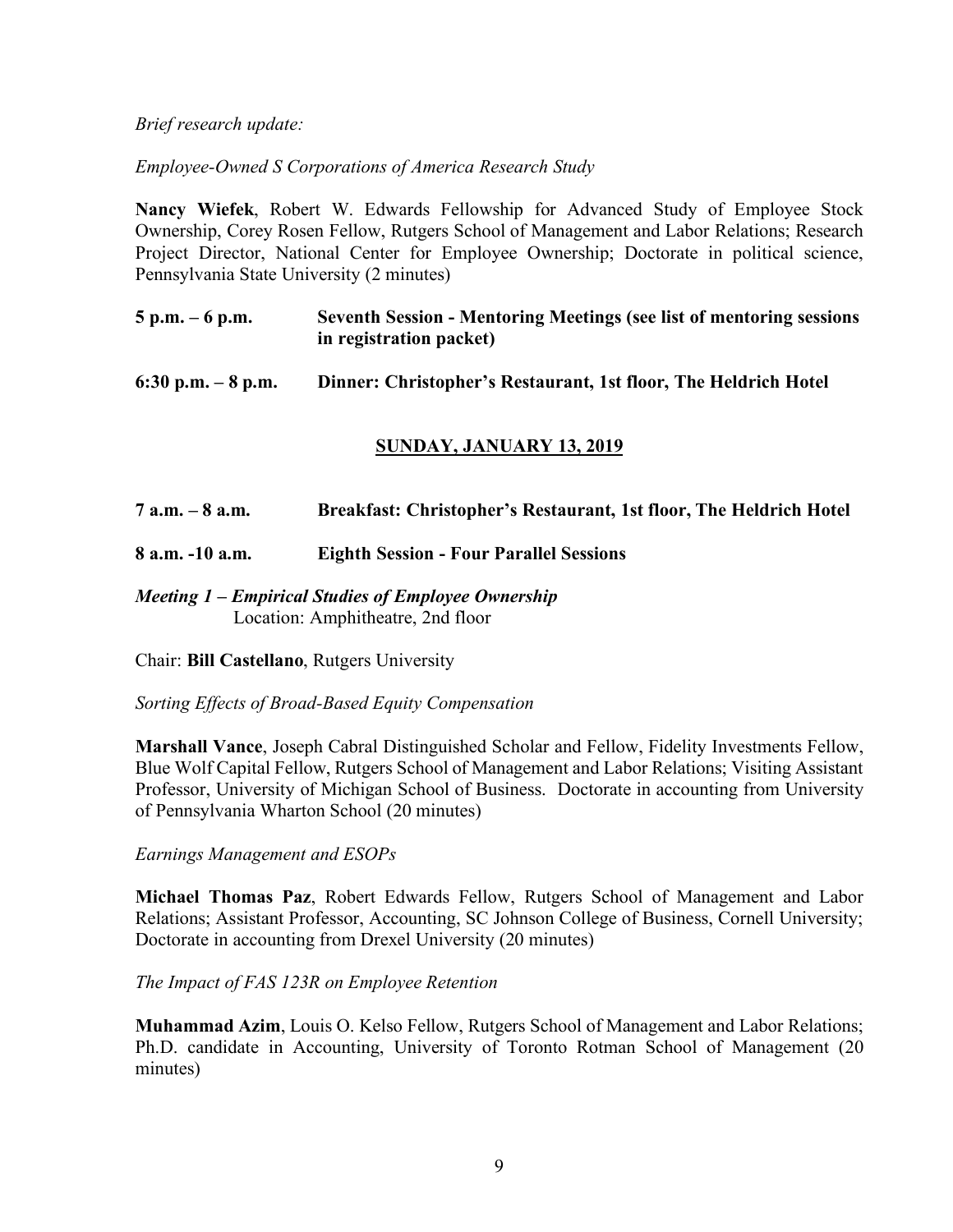Discussants:

**Richard Freeman**, Harvard University (7 minutes)

**Kyongji Han**, Baylor University (7 minutes)

**Takao Kato**, Colgate University (7 minutes)

*Brief research updates:*

**Saehee Kang**, Corey Rosen Fellow, and Ph.D. candidate, Rutgers School of Management and Labor Relations. (2 minutes)

**Narae Lee**, Doctoral candidate, Public Policy, George Mason University (2 minutes)

*Meeting 2 – Legal, Institutional, and Policy Issues* Location: Vanderbilt Room, 2nd floor

Chair: **Wilma Liebman,** Faculty Fellow and Mentor, Rutgers School of Management and Labor Relations; Adjunct Professor, New York University Law School; Former Chair and Member, U.S. National Labor Relations Board; J.D., George Washington University Law School

*Addressing Wealth Inequality Through Deferred Profit Sharing Plans*

**Jack Towarnicky**, Executive Director, Plan Sponsor Council of America, *JD* South Texas College of Law Houston (20 minutes)

*Towards 'Accountable Capitalism': Remaking Corporate Law Through Stakeholder Governance*

**Lenore Palladino**, Louis O. Kelso Fellow, Rutgers School of Management and Labor Relations; Senior Economist and Policy Counsel at the Roosevelt Institute; *JD* from Fordham Law School, and Doctorate in economics from the New School University (20 minutes)

*A Generic Model for Employee Stock Ownership Plans*

**Tej Gonza** (for David Ellerman), President at Institute for Economic Democracy, Master's Degree, Philosophy and Economics, Erasmus University Rotterdam (20 minutes)

Discussants:

**Ariana Levinson**, Michael W. Huber Fellow, Corey Rosen Research Fellow, Rutgers School of Management and Labor Relations; Associate Professor, Louis D. Brandeis School of Law, University of Louisville; *JD*, University of Michigan Law School (7 minutes)

**Janet Boguslaw**, Brandeis University (7 minutes)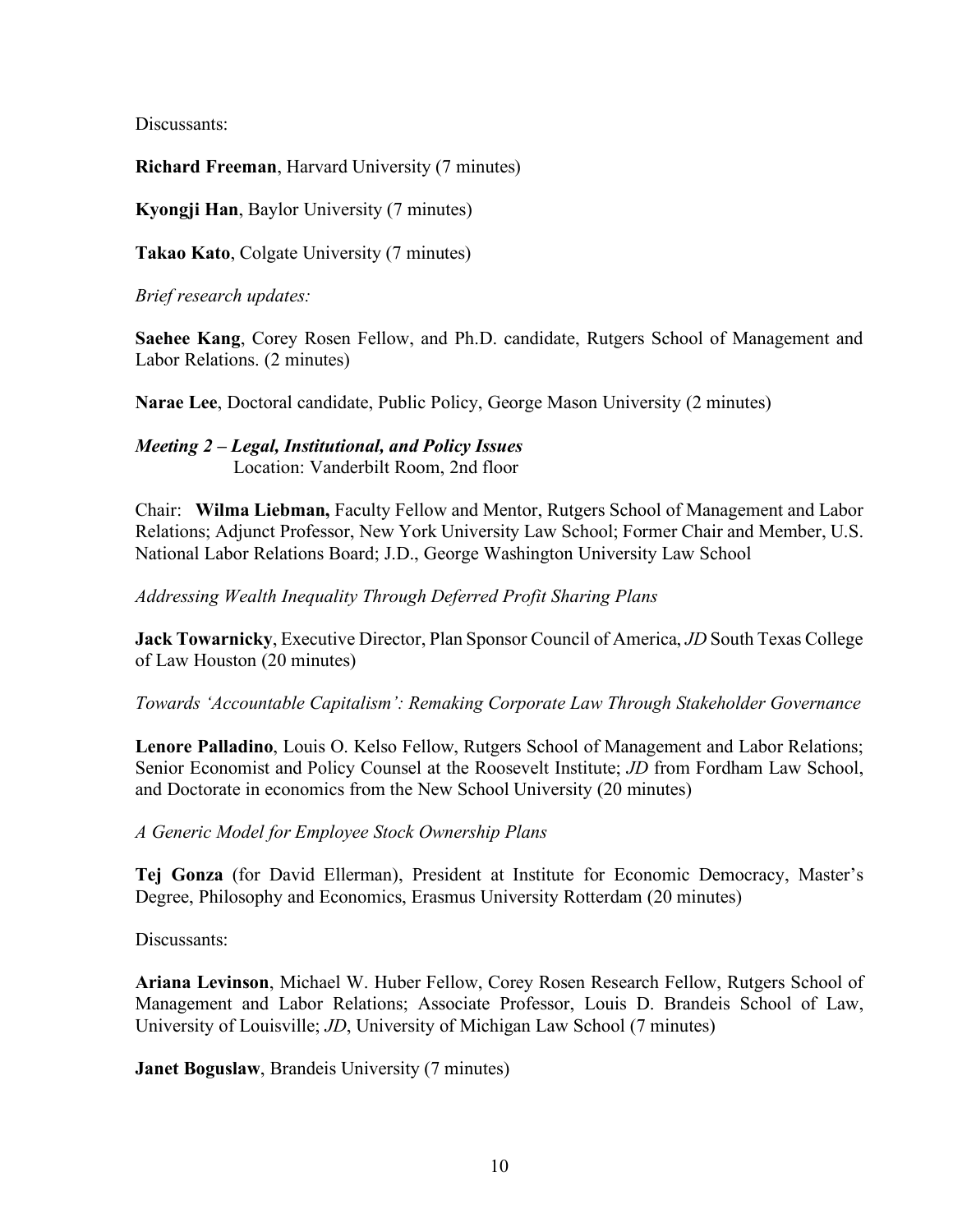# **Camille Kerr**, Rutgers University (7 minutes)

*Brief research update:*

**Jonathan Handel**, attorney at TroyGould and author of *Entertainment Residuals: A Full Color Guide*, and *Entertainment Unions and Guilds: An Interdisciplinary Bibliography*. Adjunct professor at USC Law School and Southwestern Law School. *JD* from Harvard Law School (2 minutes)

## *Meeting 3 – Effects of Employee Ownership on Workplace Culture and Performance* Location: Segal Room, 2nd floor

Chair: **James Hayton**, University of Warwick

*How Workplace Democracy Moderates the Effects of Workforce Diversity: Evidence from Worker Cooperatives in France*

**Trevor Young-Hyman**, University of Pittsburgh (20 minutes)

*The Design of the Group Incentives and the Free-rider Problem*

**Jung ook Kim**, Louis O. Kelso Fellow, Rutgers School of Management and Labor Relations; Ph.D. Candidate, Industrial Relations and Human Resources, School of Management and Labor Relations, Rutgers University (20 minutes)

*Cultures of Performance and Reward in UK Employee-owned Businesses*

**David Wren**, Senior Lecturer, Sheffield Hallam University; Doctorate in business, Sheffield Hallam University (20 minutes)

Discussants:

**Joo H. Han**, Louis O. Kelso Fellow and Morgan Stanley Fellow; Assistant Professor, Human Resource Management, Rutgers School of Management and Labor Relations; Doctorate in organizational behavior and human resources, University of Maryland, (7 minutes)

**Robynn Joyce Afi Cox**, Louis O. Kelso Fellow, Rutgers School of Management and Labor Relations; Assistant Professor of Economics, Spelman College; Doctorate in economics, Georgia State University (7 minutes)

**Phillip Mellizo**, Joseph Cabral Distinguished Scholar and Fellow, Louis O. Kelso Fellow, Rutgers Research Fellow, Rutgers School of Management and Labor Relations; Associate Professor, College of Wooster, Department of Economics; Doctorate in economics from the University of Massachusetts at Amherst, 15 minutes (7 minutes)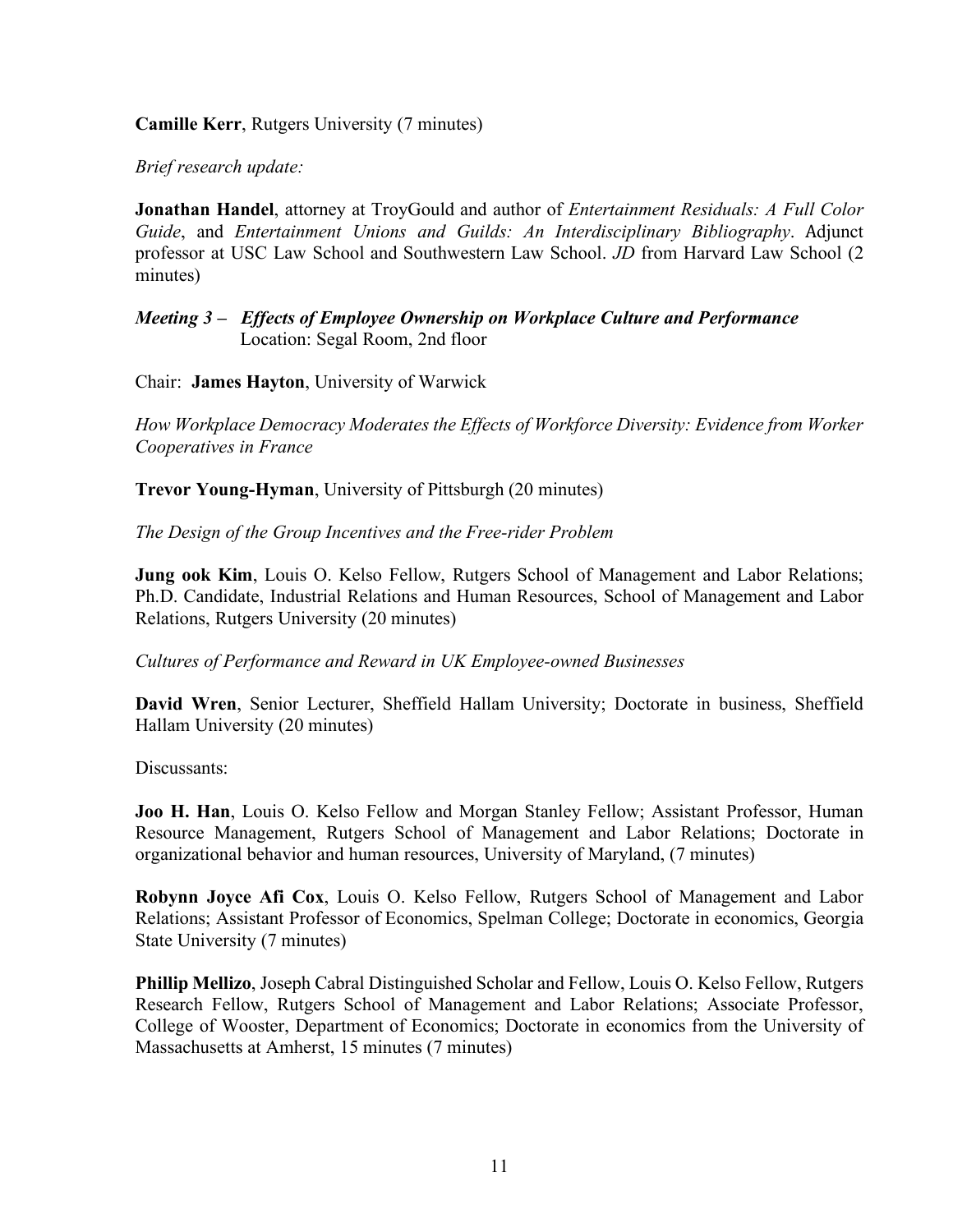# *Brief research update:*

**Alicia Eads**, J. Robert Beyster Fellow, Rutgers School of Management and Labor Relations; Postdoctoral Fellow, Department of Sociology, University of Toronto; Doctorate in sociology from Cornell University (2 minutes)

# *Meeting 4 - U.S. Worker Cooperative History* Location: Kelly Room, 2nd floor

Chair: **Dan Weltmann**, Kevin Ruble Fellow, Louis O. Kelso Fellow, and Corey Rosen Fellow, Rutgers School of Management and Labor Relations; Assistant Professor, Management, Western Connecticut State University; Doctorate in industrial relations and human resources, Rutgers School of Management and Labor Relations

# *An Alternative to Wage Work: Producer Cooperatives of the Knights of Labor*

**Richard Hoffman**, Professor, Management and Marketing, Salisbury University, Franklin P. Perdue School of Business; Doctorate in management, Indiana University – Bloomington; MBA Wharton School, University of Pennsylvania (25 min)

# *The Knights of Labor and Employee Ownership: What Really Happened?*

**Christopher Michael**, Louis O. Kelso Fellow, Rutgers Research Fellow, and Q.A. Shaw McKean Jr. Fellow, Rutgers School of Management and Labor Relations; Director of Employee Ownership at the Newark Community Economic Development Corporation; Founder, New York City and New York State Worker Cooperative Business Association; Attorney in New York and New Jersey; J.D., City University of New York; Ph.D. candidate, Political Science, City University of New York (25 min)

### Discussants:

**Bridget Carroll**, Lecturer, Department of Food Business & Development, researcher in the Centre for Co-operative Studies, Cork University Business School, University College Cork; Doctoral candidate in Cooperative Organization, University of Stirling (7 min)

**Mark Kaswan**, W. K. Kellogg Foundation Fellow, J. Robert Beyster Fellow, and Michael W. Huber Fellow, Rutgers School of Management and Labor Relations; Assistant Professor, Political Science, University of Texas Rio Grande Valley; Doctorate in political science, UCLA (7 Min)

### **10 a.m. - 10:30 a.m. Break**

**10:30 a.m. - 12 p.m. Ninth Session – Sunday Keynote** Location: Amphitheatre, 2nd floor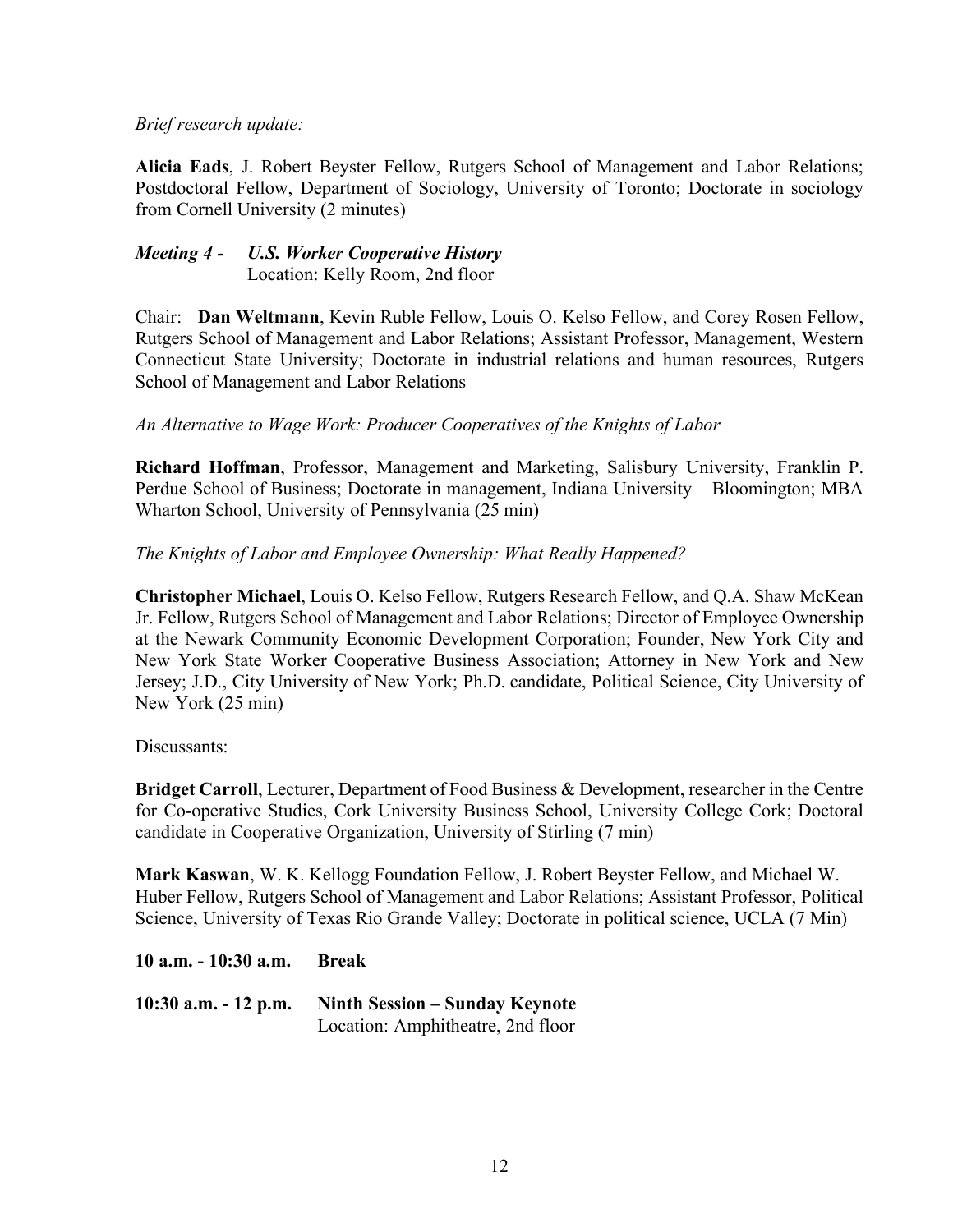Chair: **Mary Ann Beyster**, Manager, Beyster Foundation for Enterprise Development; President, Yellow Warbler Media; MA from the MIT Sloan School of Management

*A Fifty-year Vision for the Worker Cooperative Movement*

**Melissa Hoover**, Executive Fellow, Rutgers School of Management and Labor Relations; Executive Director, Democracy at Work Institute (40 min)

Discussants:

**Daphne Berry**, W. K. Kellogg Foundation Fellow, J. Robert Beyster Fellow, Rutgers Research Fellow, Kevin Ruble Fellow, Rutgers School of Management and Labor Relations; Associate Professor, Barney School of Business, Department of Management, University of Hartford; Doctorate in management from the University of Massachusetts at Amherst (7 minutes)

**Lenore Palladino**, Rutgers University (7 minutes)

**Christopher Mackin**, Rutgers University (7 minutes)

*Brief Research Updates:*

**Mark Kaswan**, University of Texas Rio Grande Valley (2 Min)

**Minsun Ji**, University of Colorado at Denver (2 min)

| 12 p.m. $-1$ p.m.   | Lunch: Christopher's Restaurant, first floor (see list of themed<br>lunch tables in registration packet) |
|---------------------|----------------------------------------------------------------------------------------------------------|
| 1 p.m. $-2:15$ p.m. | <b>Tenth Session – Panel Discussion</b><br>Location: Amphitheatre, 2nd floor                             |

*Introduction of the Roland Attenborough Fellowship Program on Universal Capital Accounts*

Chair: **Joseph Blasi**, Rutgers University

**Roland Attenborough**, President, Roland M. Attenborough, Inc. (10 minutes)

*The Intellectual Background for Universal Capital Accounts*

**Robert Hockett**, Faculty Fellow and Mentor, Rutgers School of Management and Labor Relations; Edward Cornell Professor of Law, Cornell Law School (25 minutes)

*Research on the Alaska Permanent Fund*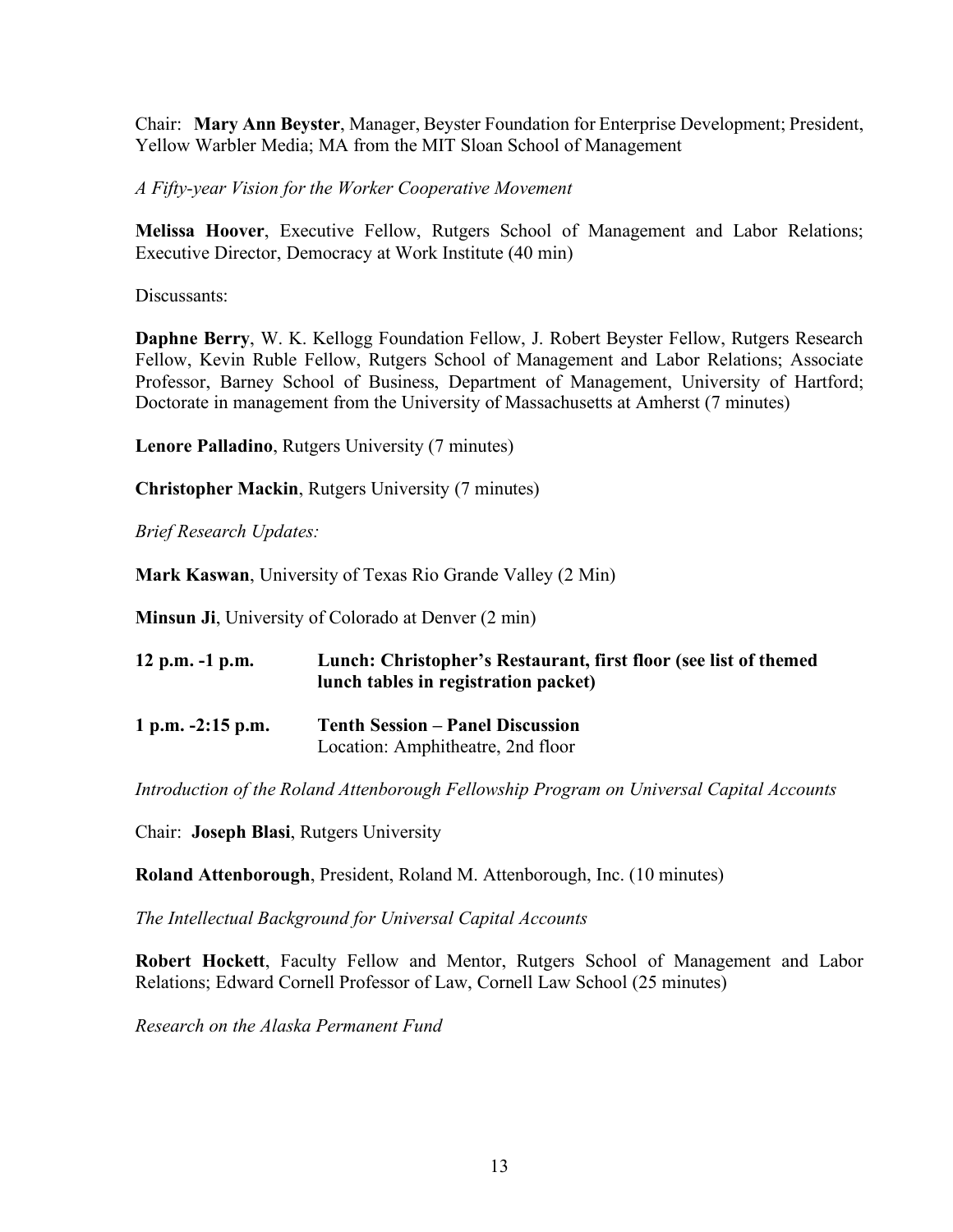**Sarah Reibstein**, Doctoral Candidate, Sociology, Princeton University (7 minutes)

*Empirical Research on Citizens Basic Incomes Plans*

**David Calnitsky**, Louis O. Kelso Fellow, Rutgers University School of Management and Labor Relations; Assistant Professor, Department of Sociology, The University of Western Ontario; Doctorate in sociology from the University of Wisconsin-Madison (7 minutes)

**Martin Drake**, Law Student, Harvard Law School (5 minutes)

**2:15 p.m. -2:30 p.m. Short Break** (note: 15-minute break)

**2:30 p.m. -4 p.m. Eleventh Session - Four Parallel Meetings**

*Meeting 1 – Empirical Research on Employee Ownership* Location: Amphitheatre, 2nd floor

Chair: **Nancy Wiefek**, National Center for Employee Ownership

*The Effect of Employee Share Ownership on Audit Fees. A study based on a sample of French listed companies*

**Nicolas Aubert**, Professor of Finance, Aix-Marseille Graduate School of Management, Aix-Marseille University; Doctorate in the social science of work, IAE, Aix Marseille III (20 minutes)

*Estimating the ESOP Access Effect on wages*

**Esben R. Thomasen Baek**, M.Sc., Economics, The University of Copenhagen, Denmark (20 minutes)

*"Human Capitalists", Macroeconomic Importance of Human Capitalists for Accurate Measurement Shares of Value Added and Income Shares in the US Corporate Sector*

**Mindy Z Xiaolan**, Assistant Professor of Finance, University of Texas at Austin; Doctorate in finance, UCLA Anderson School of Management (20 min)

Discussants:

**Richard Freeman**, Harvard University (7 minutes)

**Doug Kruse**, Rutgers University (7 min)

**Tony Fang**, J. Robert Beyster Fellow, Rutgers School of Management and Labor Relations; Stephen Jarislowsky Chair in Economic and Cultural Transformation at Memorial University of Newfoundland, Adjunct Associate Professor (Research) University of Toronto Centre for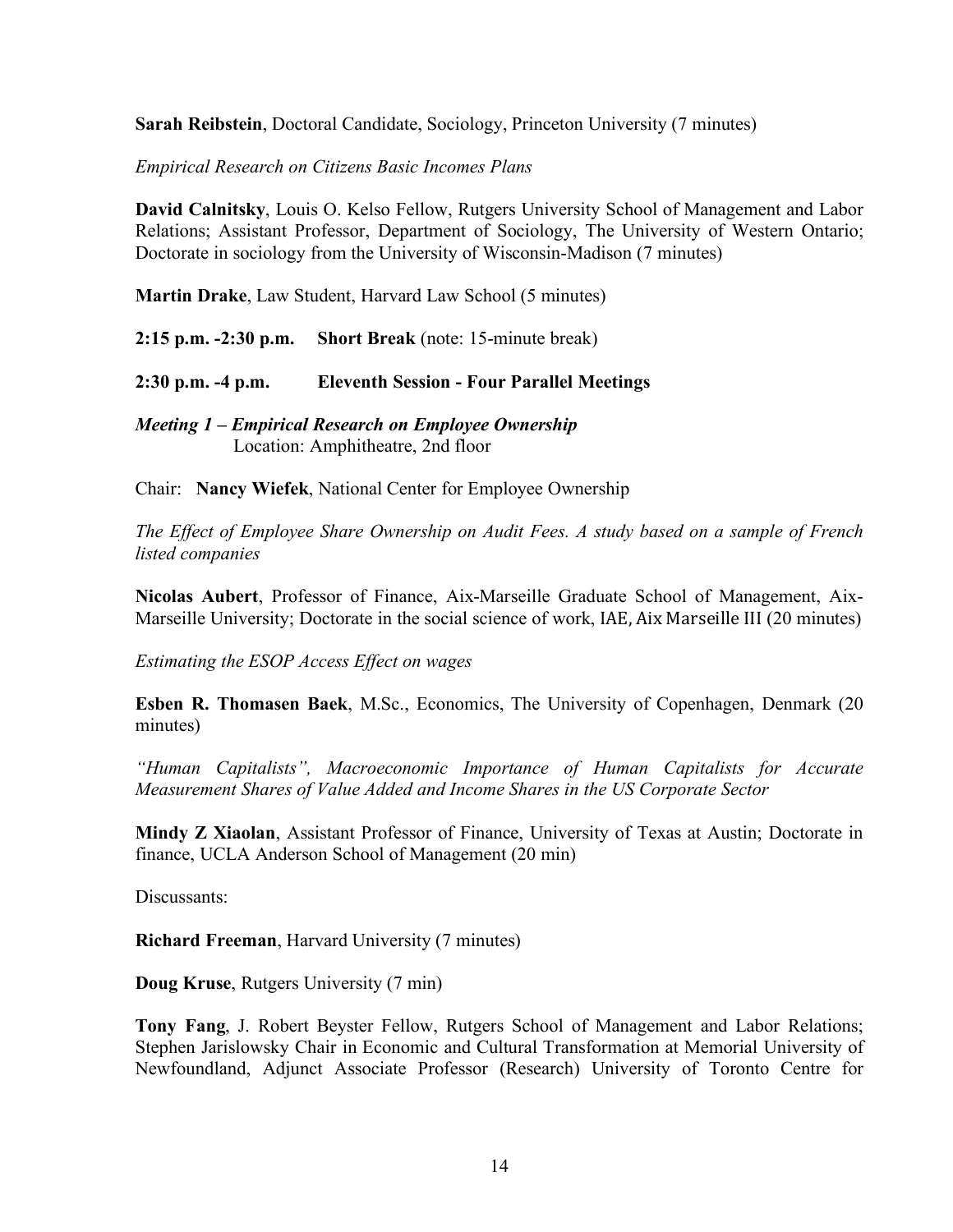Innovation and Research (IIC); Doctorate in industrial relations and human resource management from the University of Toronto (7 minutes)

*Brief research update:*

**Joo Han**, Rutgers University (2 minutes)

*Meeting 2 –Economic Opportunity and Capabilities* Location: Vanderbilt Room, 2nd floor

Chair: **Phil Mellizo**, College of Wooster

*Using Longitudinally-linked Census Administrative Data (LEHD) to Study How Corporate Governance Affects Economic Opportunity*

**Dylan Nelson**, PhD candidate, Sociology, University of Michigan (20 minutes)

*Workplace Democracy and the Capabilities Approach to Human Development*

**Lucas McGranahan**, Corey Rosen Fellow, School of Management and Labor Relations, Rutgers University; Doctorate in philosophy, University of California at Santa Cruz (20 minutes)

*Secure Work and Social Movement Dynamics in an Expanding Worker-Cooperative Sector*

**Katherine Tait,** PhD candidate, Sociology, University of North Carolina-Chapel Hill (20 min)

Discussants:

**Susanne Toney**, Associate Professor, Chairperson, Department of Business, College of Business Administration, Savannah State University; Doctorate in Business Administration, Jackson State University (7 minutes)

**Lisa Schur**, Rutgers University (7 minutes)

**Marshall Vance**, University of Michigan (7 minutes)

*Meeting 3 - Employee Ownership and Economically Vulnerable Populations* Location: Segal Room, 2nd floor

Chair: **Maureen Conway,** The Aspen Institute

*The Role of Broad Based Employee Ownership Opportunities in Prisoner Reentry*

**Robynn Joyce Afi Cox**, Spelman College (25 minutes)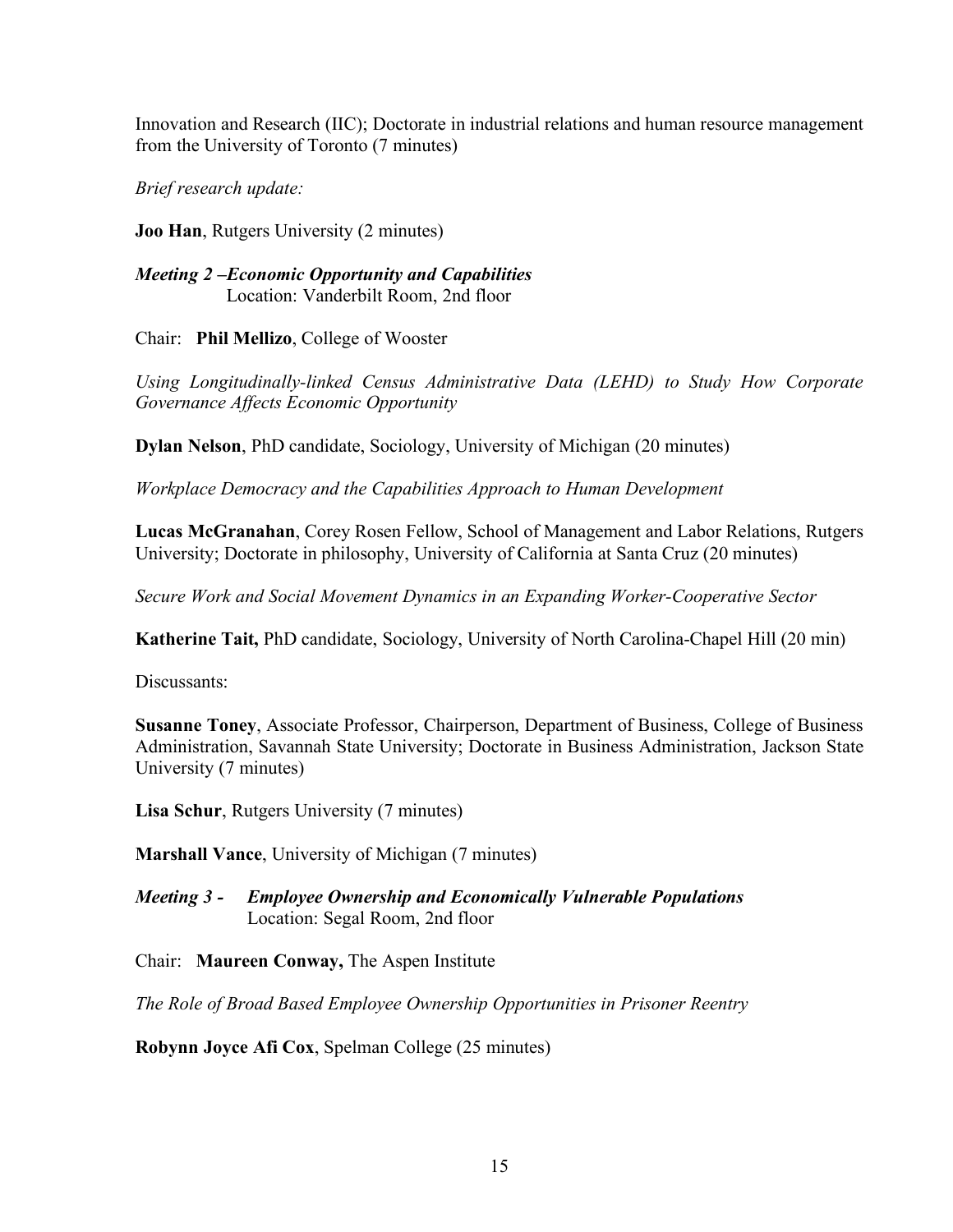*Alleviating Food Insecurity via Cooperative By-laws*

**Ariana Levinson**, University of Louisville (25 minutes)

Discussants:

**Camille Kerr**, Rutgers University (7 minutes)

**Christopher Mackin**, Rutgers University (7 minutes)

**Minsun Ji**, University of Colorado at Denver (7 minutes)

*Brief research update:*

**Carla Ilten**, University of Illinois Chicago. (2 minutes)

*Meeting 4 – Research Surveys and Opportunities* Location: Kelley Room, 2nd floor

Chair: **Frank Shipper**, Salisbury University

*The National ESOP Survey*

**Jung ook Kim**, Rutgers University, and **Dan Weltmann**, Western Connecticut State University (30 minutes)

*Survey of Employee Experience as a Strategic Priority in Organizations*

**Michael Lowenstein**, Thought Leadership Principal with Beyond Philosophy; Doctorate in strategy, program development, and program management from ISGI Groupe Ecole Superieure de Commerce de Lille (ESC Lille) (30 minutes)

Discussants:

**Cecile Betit**, Louis O. Kelso Fellow, Rutgers School of Management and Labor Relations; Independent Researcher; Doctorate in organization development, Temple University (7 minutes)

**Nancy Wiefek**, National Center for Employee Ownership (7 minutes).

*Brief Research Update:*

**Sarah Reibstein**, Princeton University (5 minutes)

**4 p.m. Workshop Concludes**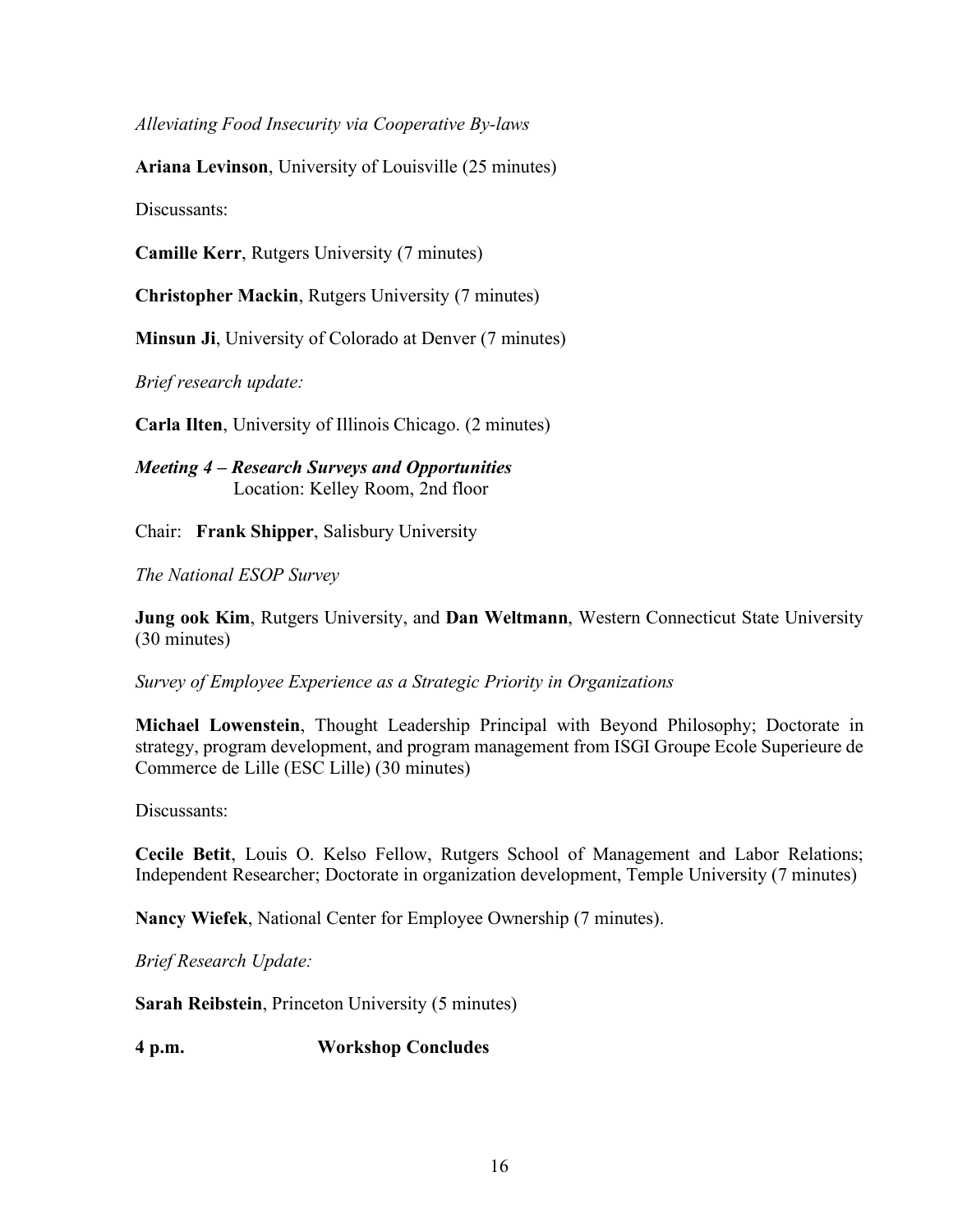# **Special Guests**

Jeanne Wardford, W.K. Kellogg Foundation Jasmine Thomas, Citi Community Development Christina Corea, Citi Community Development

#### **Citation of Participants, and Audio/Video Permissions**

Participants in the workshop are asked to seek permission from the author presenter before citing confidential information or unpublished papers. All company case studies by invited company guests are deemed to be confidential information in order to encourage free and open discussion of issues that can inform research. Please treat them as such. Please do not make or post video or audio recordings of the conference, however, please feel free to take and post still photos and related commentary.

#### **Support for the Kelso Workshop**

The Kelso Workshop is supported this year by generous gifts from John Menke of Menke and Associates and Roland Attenborough through the Employee Ownership Foundation, The Employee Ownership Foundation, Citi Community Development, the W.K. Kellogg Foundation, and the J. Robert Beyster Endowment at Rutgers's School of Management and Labor Relations, a gift of J. Robert Beyster, Mary Ann Beyster, and the Beyster Family.

#### **Support for the Research Fellowships and Scholarships**

The J. Robert Beyster Professorship and the J. Robert Beyster Fellowships are made possible through a gift of the Foundation for Enterprise Development by J. Robert Beyster and Mary Ann Beyster. The Louis O. Kelso Fellowships are made possible through a gift of the Employee Ownership Foundation. The Louis O. Kelso Traveling Fellowships, supporting participation in the conference, are made available by a gift of John Menke of Menke and Associates through the Employee Ownership Foundation. The Roland Attenborough Fellowships are supported by Roland Attenborough. The Adam Blumenthal Fellowship is made possible through a gift of Adam Blumenthal and Lynn Feasley. The American Coalition of Stock Plan Administrators Fellowship is made possible by the American Coalition of Stock Plan Administrators. The Blue Wolf Capital Fellowships are made possible through a gift of Blue Wolf Capital Management and Adam Blumenthal. The Joseph Cabral Distinguished Scholar and Fellowships are made possible through a gift of Joseph and Bonnie Cabral. The Ray Carey Fellowship is made possible through a gift of Ray and Dennice Carey. Citi Community Development provided support for special scholarships for new scholars to attend the workshop. The Equatex Fellowships are made possible through a gift of Equatex. The Robert W. Edwards Fellowships for Advanced Study of Employee Stock Ownership are made possible through a gift of Steiker, Greenapple, & Croscut, P. C., through the Employee Ownership Foundation, and honors the long and distinguished legal career of Rob Edwards. The Fidelity Fellowships in Equity Compensation Research are made possible through a gift of Fidelity Investments. The Michael W. Huber Fellowships are made possible through a gift of Dr. Caroline Huber. The W.K. Kellogg Foundation Fellowships are made possible by a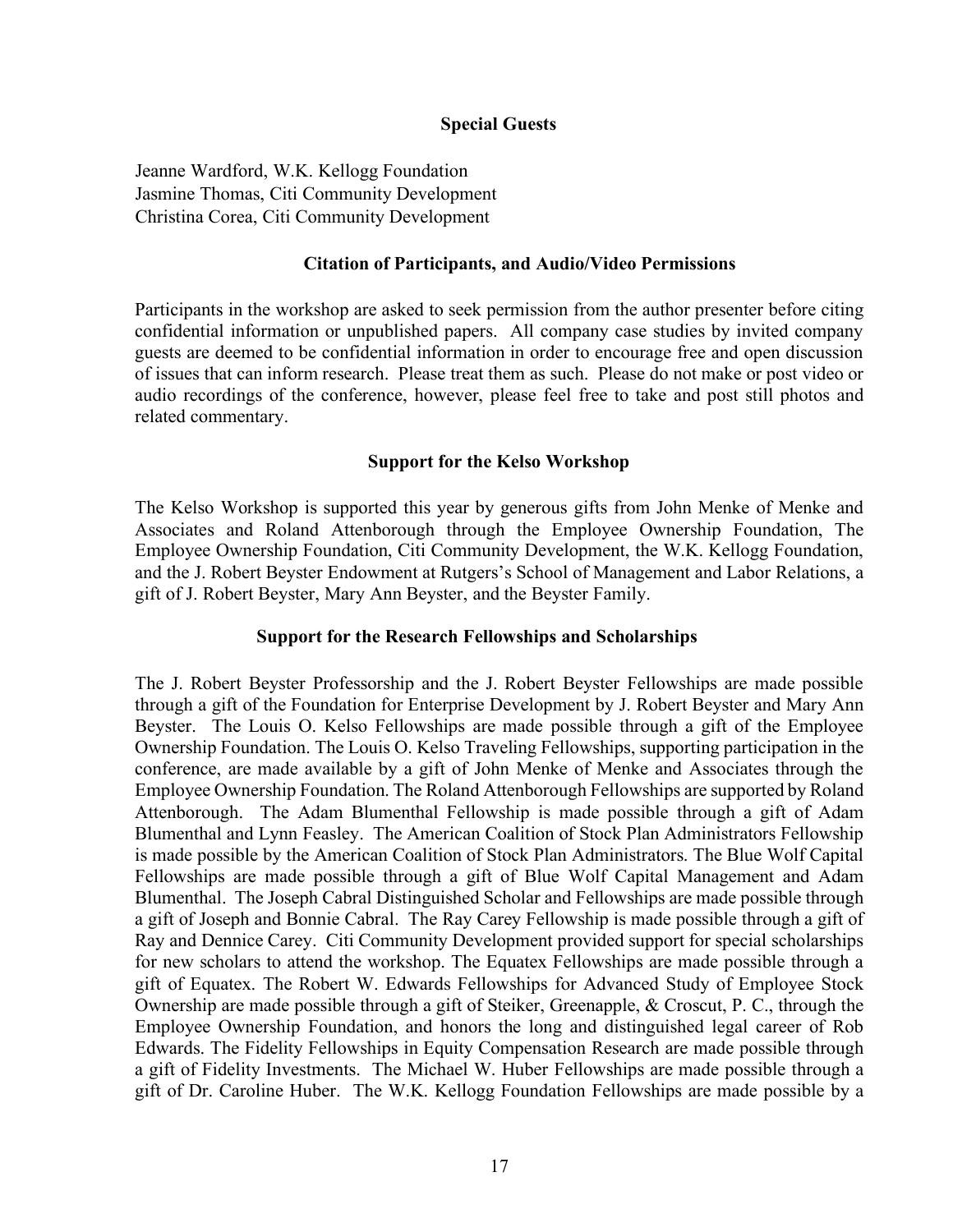research grant of the W. K. Kellogg Foundation. The Patrick J. McGovern Scholarships to support the attendance of new scholars at the workshop were supported by Laurette Verbinski to honor her brother, Patrick J. McGovern. The Q. A. Shaw McKean Jr. Fellowships are made possible through a gift of Linda Borden McKean and the Shrewsbury Foundation. The Morgan Stanley Fellowships are made possible through a gift of Morgan Stanley. The Bill Nobles Fellowships are made possible through a gift of Bill and Connie Nobles with a matching gift from the Exxon-Mobil Corporation. The George Sturgis Pillsbury Fellowships are made possible through a gift of Charlie Pillsbury and the Pillsbury Family. The Corey Rosen Fellowships are made possible through a gift of the Rosen Ownership Opportunity Fund of the National Center for Employee Ownership. The Kevin Ruble Fellowships in Conscious Capitalism are made possible through a gift of Kevin Ruble. The Robert W. Smiley Jr. Fellowship is made possible through a gift of Robert W. Smiley Jr. For information on the Fellowship Program and updated announcements for applying to new or upcoming fellowships, please see:

### https://smlr.rutgers.edu/content/fellowships-professorships

### **For information and assistance:**

Conference and Program Coordinator: Beth Schriefer, Rutgers School of Management and Labor Relations Janice H. Levin Bldg., Cell Phone: 609-462-9638. Email: bschriefer@smlr.rutgers.edu

Front Desk, The Heldrich Hotel, New Brunswick, New Jersey, 732-729-4670

Organizer of the Agenda: Erik Olsen, cell 413-320-3945 Joseph Blasi, cell 609-240-4657 Douglas Kruse, cell 908-616-7841

### **Parking**

Self-pay valet parking is available at The Heldrich Hotel for all guests coming to the workshop and participants in the workshop.

# **Directions: New Jersey Transit or Amtrak Trains to and from the Heldrich Hotel in New Brunswick and the Newark Airport**

All participants are encouraged to use the New Jersey Transit Train Line for transportation between the Newark Airport and New Brunswick. Newark Airport has a dedicated stop. From inside the terminal a quick monorail travels first to the New Jersey Transit Newark Airport Train Station. Then, take the New Jersey Transit Trenton train to New Brunswick. (Do not take the NJ Transit Shore Line that goes to the south coast of New Jersey along the ocean.) The train arrives within 6 blocks of the hotel. In New Brunswick, it is best to take a taxi to the hotel from the taxi stand in the front or in the back of the train station. Coming from the south, Amtrak trains only occasionally stop at the New Brunswick Train Station. Amtrak trains stop regularly first at the Trenton train station south of New Brunswick (requiring a NJ Transit train north and east to New Brunswick) or the Metropark (Iselin, NJ) station, northeast of New Brunswick (requiring a NJ Transit train south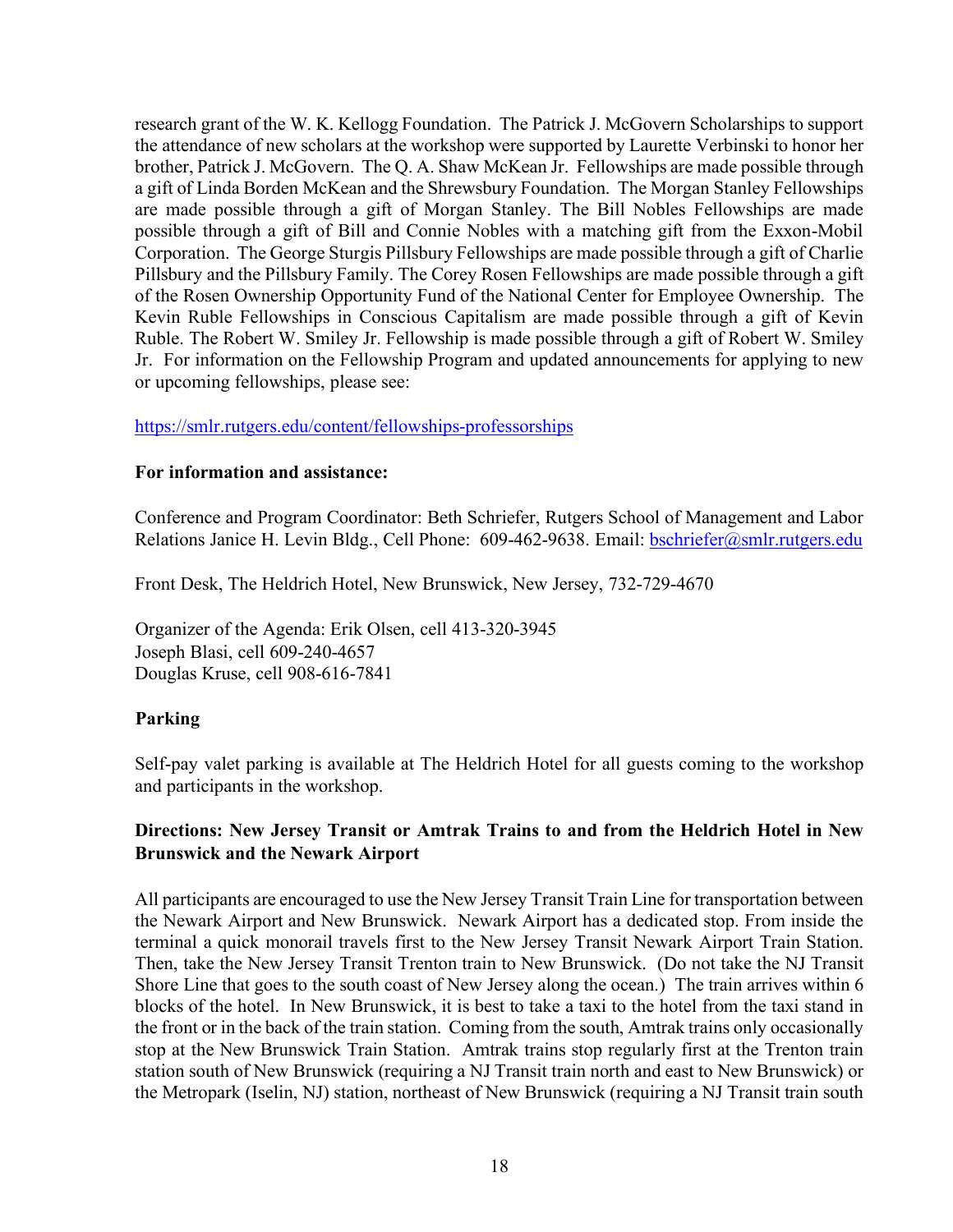and west to New Brunswick). From New York Pennsylvania Station, there are regular trains to New Brunswick on the Trenton Line every hour or half-hour and only occasional stops by Amtrak.

#### **Acknowledgements**

We wish to thank Beth Schriefer for her efficiency and kindness to us all. As the program and conference coordinator, she provides administrative support for the entire Fellowship Program, the twice-annual conferences, and the fellowship selection process. This Workshop would not be possible without her hard work over many months. The supportive assistance of the SMLR staff who help at various times with the fellowship program is gratefully acknowledged, especially, Eileen Nash, Julia Colvin, Khaleef Crumbley, Janice DiLella, Linda Post, and Ellen Weber. Special thank you to Laura Hart who manages the accounts of the program. We also thank Kasia Proszowski who manages the research grants and Divine Tabios, who manages gifts and development. The support of Dean Adrienne Eaton and Associate Dean Elaine Kovac Stroud is gratefully appreciated as well as the assistance of Lavinia Boxill and Drew Kaiden of the Rutgers University Foundation and Gwenn E. Rosenthal at the Employee Ownership Foundation.

#### **INDEX OF SPEAKERS, CHAIRS, AND DISCUSSANTS**

Ashford, Robert, 6 Attenborough, Roland, 13 Aubert, Nicolas, 14 Azim, Muhammad, 9 Baek, Esben R. Thomasen, 14 Bernstein, Ethan, 7 Berry, Daphne, 5, 13 Betit, Cecile, 16 Beyster, Mary Ann, 13 Blasi, Joseph, 2, 8, 13 Boguslaw, Janet, 2, 10 Briggs, Jennifer, 4 Calnitsky, David, 6, 14 Carroll, Bridget, 12 Castellano, Bill, 2, 4, 9 Cohen, Maurie, 6 Conway, Maureen, 7, 15 Cox, Robynn Joyce Afi, 11, 15 Davids, Bob, 8 Decker, Paul, 6 Drake, Martin, 14 Eads, Alicia, 12 Eaton, Adrienne, 2, 8 Fang, Tony, 14 Freeman, Richard, 3, 8, 10, 14 Gonza, Tej, 10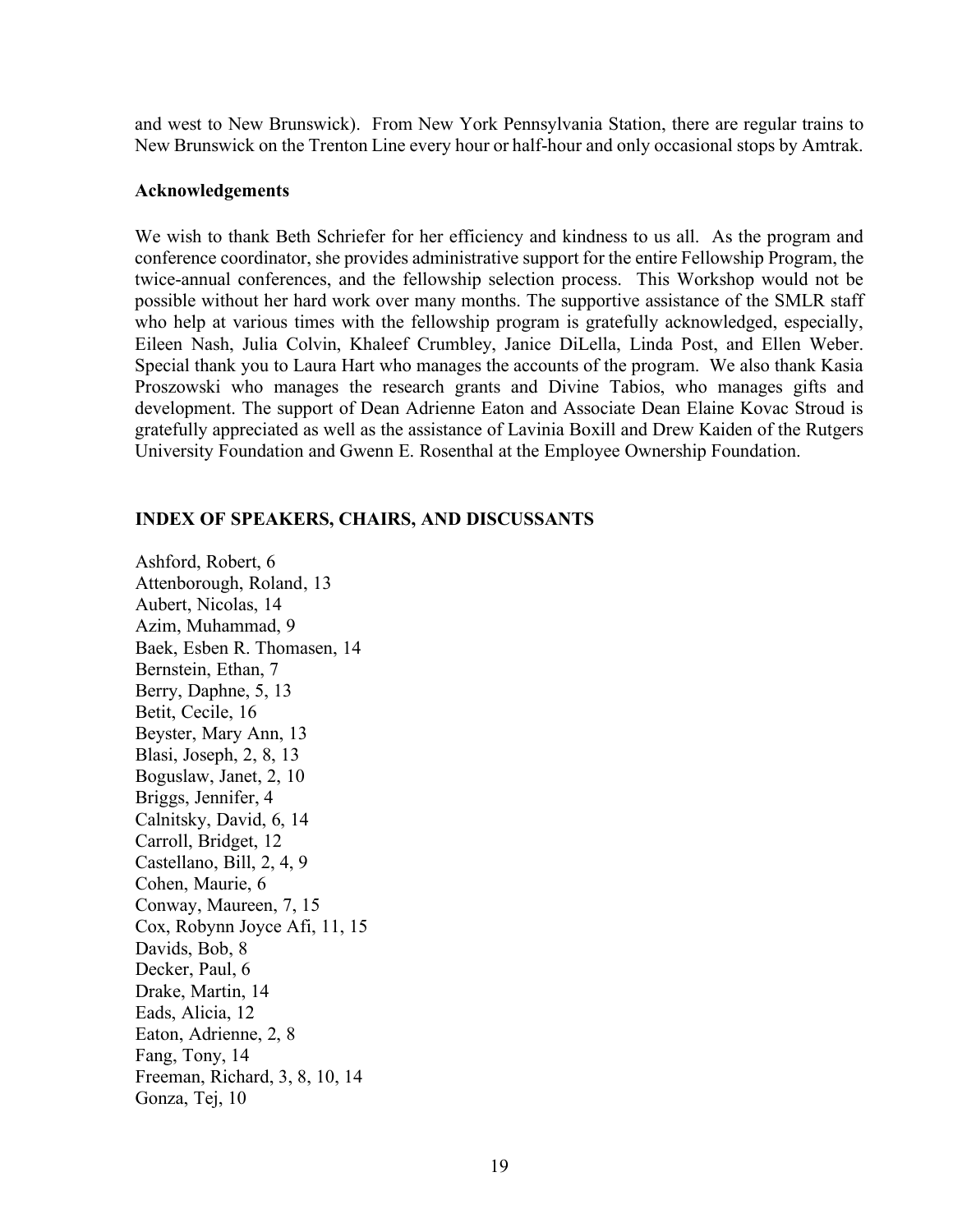Gowan , Peter, 8 Han, Joo H., 11, 15 Han, Kyongji, 2, 10 Handel, Jonathan, 11 Hayton , James, 3, 7, 1 1 Hockett , Robert, 1 3 Hoffman , Richard, 1 2 Hoover , Melissa, 13 Iannuzzi , Frank, 5 Ilten, Carla, 5, 16 Ji , Minsun, 5, 13, 16 Kang , Saehee, 1 0 Kaswan, Mark, 12, 15 Kato , Takao, 3, 10 Kennedy , Ruth, 7 Kerr , Camille, 4, 11, 1 6 Kim , Andy, 7 Kim , Jung ook, 11, 16 Klein , Joyce, 6 Kruse, Douglas, 2, 3, 1 4 Lawrence , Mathew, 8 Lee, Narae, 10 Levinson, Ariana, 10, 15 Liebman , Wilma, 10 Lowenstein, Michael, 16 MacFarlane, Ian, 6 Mackin, Christopher, 3, 13, 16 Marraffino , Joe, 4 May , Dick, 4 McGranahan, Lucas, 15 Meadway , James, 8 Mellizo , Phillip, 11, 15 Michael, Christopher, 12 Nelson , Dylan, 1 5 Nobles , Bill, 8 Olsen , Erik, 5 Palladino, Lenore, 10, 13 Paz , Michael Thomas, 9 Reibstein , Sarah, 1 3, 1 6 Scholz , Trebor, 5 Schur , Lisa, 7, 1 5 Shipper, Frank, 4, 16 Stanworth, Carolyn, 6 Stone , Rob, 7 Tait , Katherine, 15 Toney , Susanne, 15